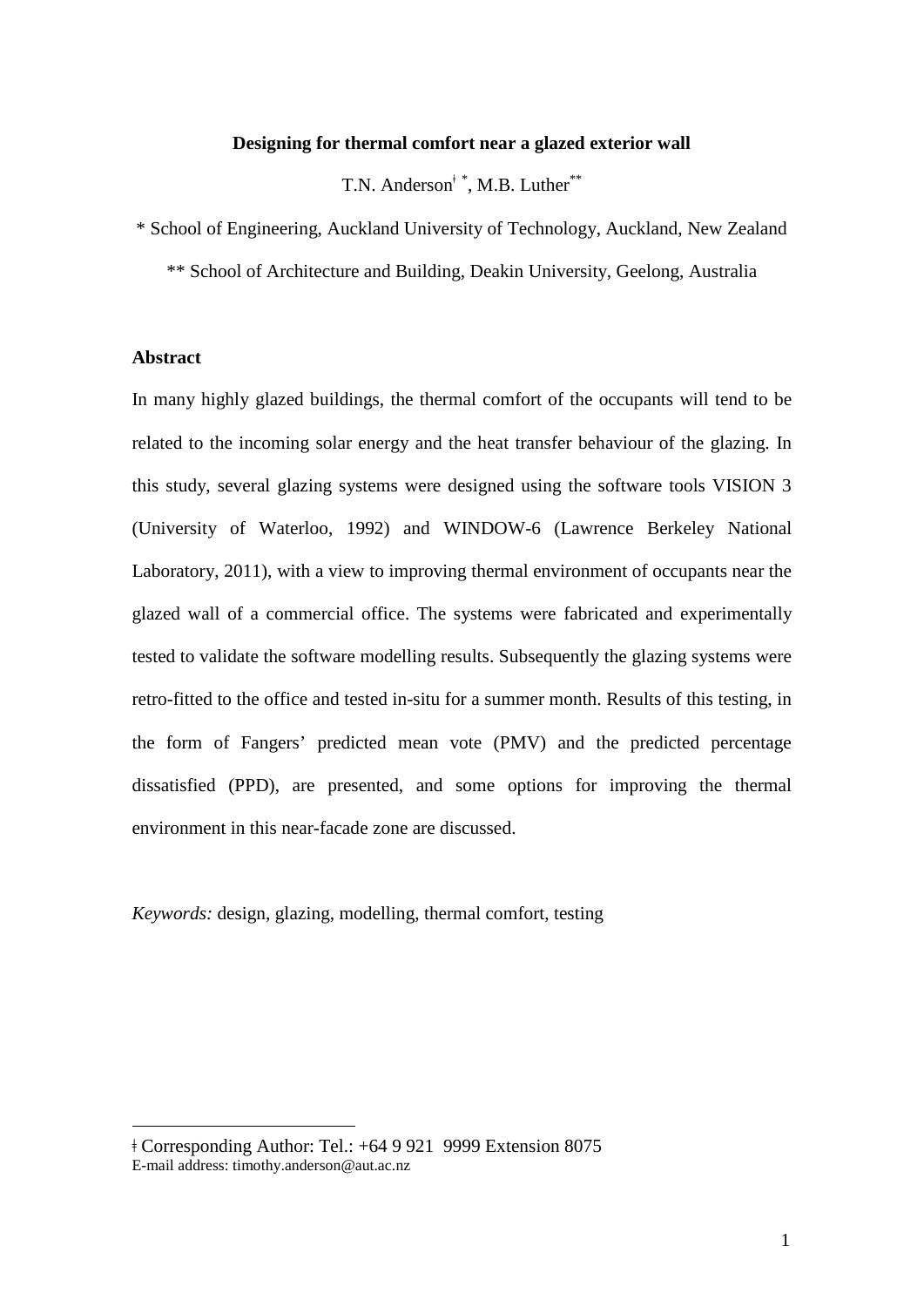### **Introduction**

The idea of human thermal comfort is one that is particularly complex, however, at its most basic it can be defined as "that condition of mind which expresses satisfaction with the thermal environment" (ISO 7730, 2005). Therefore the idea of someone being "comfortable" relates not just to the air temperature but also to a range of other nonenvironmental parameters such as physiology, psychology and behavioural factors. As such, comfort is a complex relationship between, parameters such as metabolic rates, the level of clothing being worn, air temperature, relative humidity, mean radiant temperature, local air velocity and radiant asymmetry.

Fanger (1973) developed a quantitative method (the "Comfort Equation") to describe comfort levels using six parameters as shown in Equation 1.

$$
f(M, Clo, v, t_r, t_a, P_w) = 0 \quad (1)
$$

Where *M* is the metabolic rate, *Clo* is a clothing index, *v* the air velocity (m/s),  $t_r$  is the mean radiant temperature ( $\degree$ C),  $t_a$  the ambient air temperature ( $\degree$ C) and  $P_w$  is the vapour pressure of water in ambient air (Pa). When any combination of these parameters satisfies the comfort equation the thermal comfort of the majority of occupants will be neutral, i.e. not too hot nor too cold.

In reality, it is not always possible to satisfy this criterion and so have "optimal" thermal comfort. As such it is necessary to describe the relative level of discomfort. This can be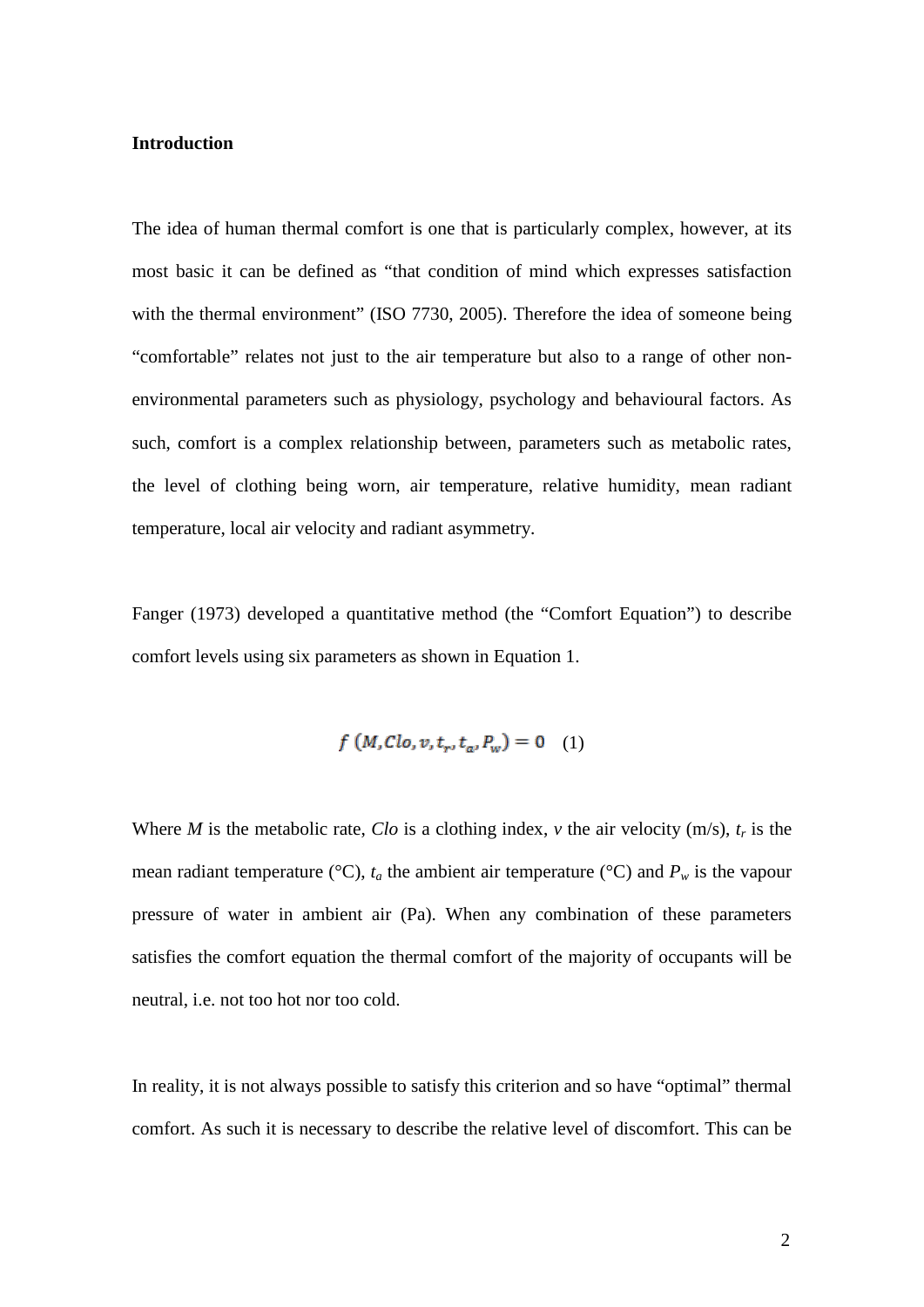achieved by two quantitative means: the Predicted Mean Vote (PMV) Index and the Predicted Percentage Dissatisfied (PPD) Index (Fanger, 1973). The PMV index predicts the mean response of a large group of people according to the ASHRAE thermal sensation scale and results in a rating from  $+3$  (hot) to  $-3$  (cold). This PMV value is a function of the metabolic rate (*M*) and thermal load (Equation 2), where the thermal load (*L*) is defined as: the difference between the internal heat production and the heat loss to the actual environment for a person kept at comfortable values of skin temperature and evaporative heat loss by sweating at their actual activity level.

$$
PMV = (0.303e^{-0.036M} + 0.028)L
$$
 (2)

The second criterion, PPD, is a quantitative measure of the thermal comfort of a group of people in a particular thermal environment and is a more meaningful indicator of thermal comfort. Fanger (1973) related the PPD to the PMV using Equation 3.

$$
PPD = 100 - 95e^{-(0.03353 \, \text{PMV}^2 + 0.2179 \, \text{PMV}^2)} \tag{3}
$$

What Fanger (1973) found from the PPD, was that irrespective of how perfect a thermal environment is, it is not possible to achieve a PPD of less than 5% for similarly clothed people undertaking the same activity.

Previously, work had been undertaken into the indoor environmental quality testing of a commercial office building in a refurbished wool-store, shown in Figure 1. During this investigation it was found that occupants near the single glazed eastern perimeter of the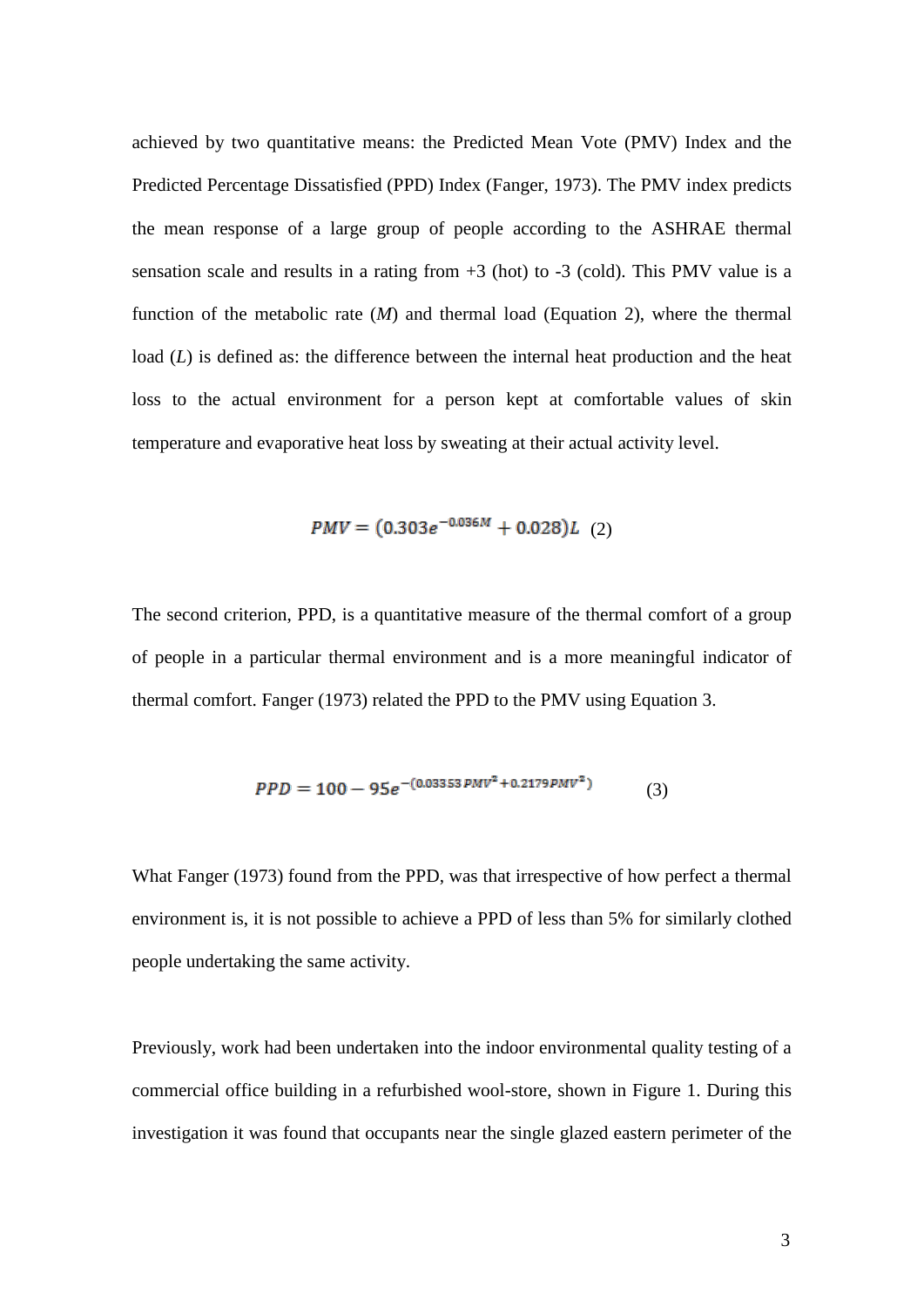building reported a higher degree of discomfort than those situated in the interior workplace. One of the improvements made was the introduction of an optimized conditioning control system that attempted to balance the temperature throughout the open office space.

### FIGURE 1

However, several years later, the management and occupants of this building remain dissatisfied with the thermal conditioning near the glazed perimeter, particularly on extremely hot days. As such, the building occupants were interested in investigating solutions to the problem that could improve thermal comfort, but not unduly disturb the aesthetic qualities of the existing facade.

Therefore, the objective of the study was to investigate possible solutions such that the occupants could work in a comfortable temperature range, particularly near the eastern perimeter (Figure 2) where there exists a three-metre floor-to-ceiling single glazed façade with a selective mirror-faced external coating and a heat absorbing glass.

## FIGURE 2

Given that previous attempts to rectify the situation in the building were aimed at modifying the air velocity (*v*), interior temperature  $(t_a)$  and relative humidity  $(P_w)$  for Fangers' Comfort Equation, this study focussed on addressing the affect of the radiant temperature encountered by the buildings occupants  $(t_r$  in Fangers' Comfort Equation).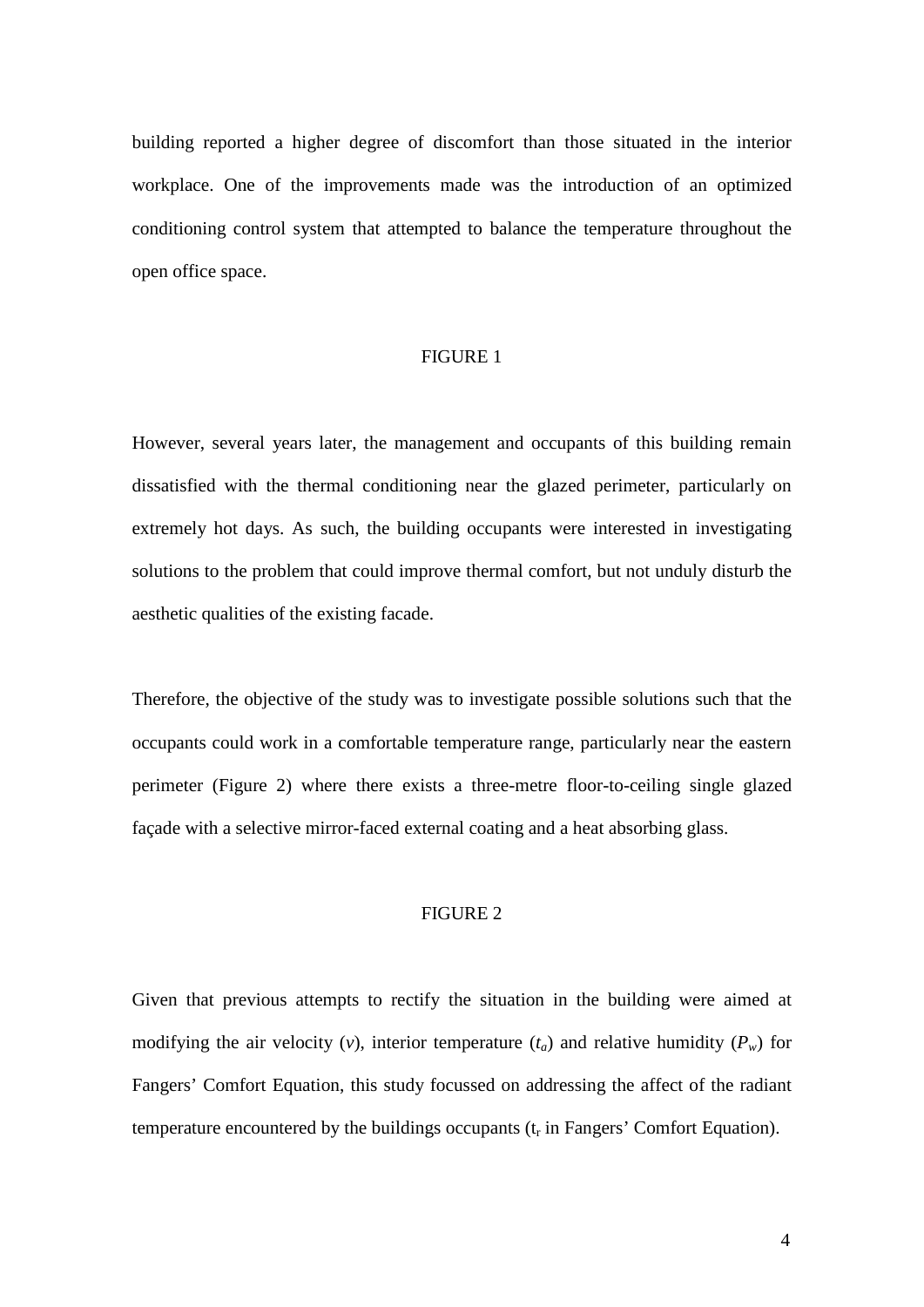### *Heat Transfer in Glazing*

Given that occupants of the office near the glazed facade of the building complained of greater discomfort than those situated in the interior workplace, and the possible effect of the radiant temperature, it is important to understand the mechanisms of heat transfer that are occurring to (and from) the glass and how they are defined.

The heat gains or losses to a glazing system are related to the physical properties of glass (conductivity, absorption, reflection, and transmittance) and are a function of the environmental conditions (solar radiation, wind and external/internal air temperatures). Predicting the heat gain or heat loss from a glass façade system is ultimately dependent upon the calculation of the glass surface temperature. In other words, after the physical properties are accounted for with respect to the environmental conditions, we can determine the glass' surface temperature. Once the temperature is calculated, it is possible to calculate the amount of heat transfer from, or to, the glazing by the buildings occupants by conduction, convection and radiation (Duffie and Beckman, 2005).

The instantaneous transfer of heat to and from a glazing system is represented by three components as illustrated in Figure 3.

## FIGURE 3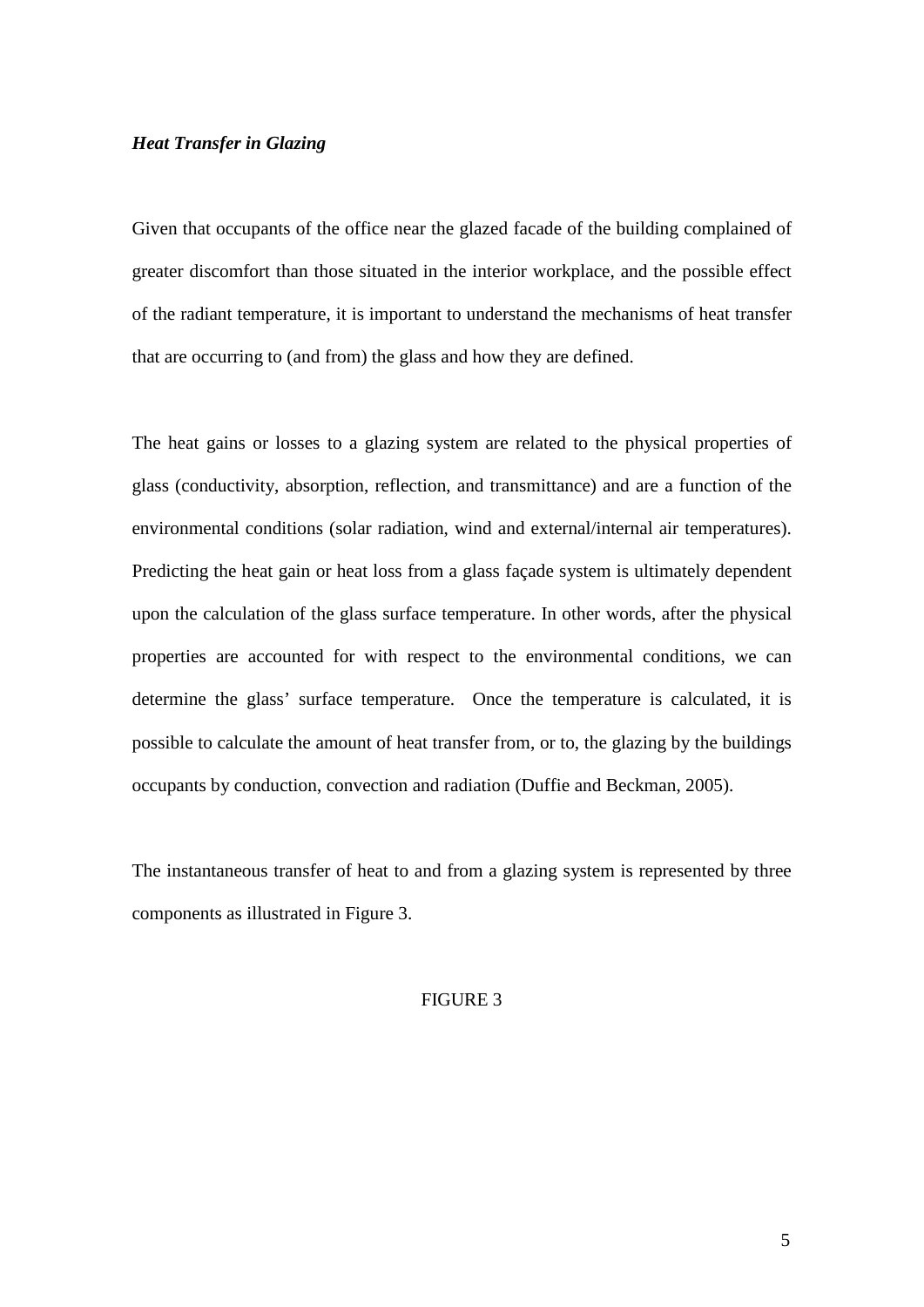As such, the overall transfer of heat can then be described by Equation 3 (ASHRAE, 2005):

$$
q_A = I_t \tau + N_i(\alpha I_t) + U(t_0 - t_i) \tag{3}
$$

Where  $q_A$  is the total inward heat gain through the glass  $(W/m^2)$ ,  $I_t$  is the incident solar radiation available on the exterior glass ( $W/m<sup>2</sup>$ ),  $\tau$  is the fraction of  $I_t$  which is directly transmitted through the glass,  $N_i$  is the inward-flowing fraction of absorbed solar radiation,  $\alpha$  is the fraction of  $I_t$  which is absorbed within the glass, U is the total thermal conductance of the glazing unit ( $W/m^2K$ ),  $t_o$  is the exterior or outside (ambient) air temperature  $(K)$  and  $t_i$  is the interior air temperature  $(K)$ .

In examining Equation 3, the coefficients of the first and second terms  $(I_t \tau + N_i(\alpha I_t))$ , represents the Solar Heat Gain Coefficient (SHGC) of the glass. This is the transfer of heat from the solar irradiated glass to the occupied space. The third term  $(U(t_0-t_i))$ represents the overall conductive heat transfer through the glass considering the differences between the interior and exterior temperature only. In this respect, if the interior and exterior air temperatures are equal, the conductive term reduces to zero allowing only the heat gains due to radiation to occur.

Lastly, the ratio of the Solar Heat Gain Coefficient (SHGC) of a specific glazing unit to that of a standard double strength A-grade (DSA) glass (a clear architectural glass 3mm thick) provides the Shading Coefficient. Usually all other glazing systems are less than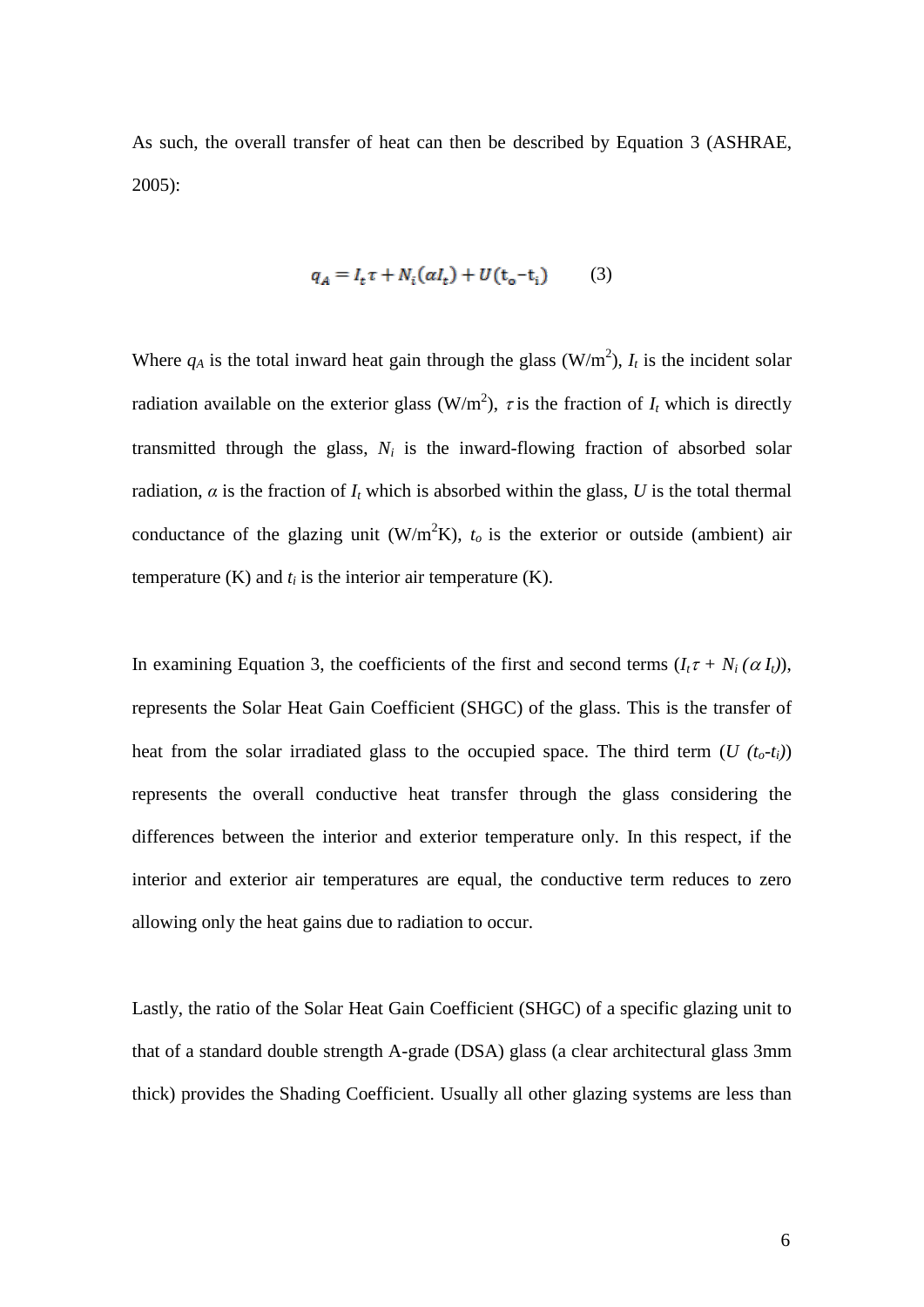unity when compared to a DSA glass and so low SC's are an indication of the glazing systems capability to reduce incident solar heat gain transfer into a building.

In summary, U-Value, Solar Heat Gain Co-efficient (SHGC) and Shading Co-efficient (SC) could characterise the thermal comfort that may be encountered near glazing systems, as these coefficients relate to heat transfer through a glazing system.

## **Modelling Heat Transfer in the Glass Façade**

In light of the dissatisfaction with the thermal environment near the glass façade, and the possibility of it being linked to the temperature and solar transmission of the glazing system, three alternatives were proposed to help remedy the issue.

Firstly it was proposed that a shading screen fabricated from a protruded 3-D microscreen, situated on an external frame, be installed 50mm from the existing glass facade. Secondly, it was suggested that an argon-filled insulating glazing (IG) unit consisting of a clear and a low-e glass be assembled on the interior of the existing façade, thus providing a triple glazed façade with the low-e surface on the cavity side of the interior glass. Finally, the third solution was to utilise another argon filled IG unit with the centre glass being a heat absorbing grey glass and again forming a tripled glazed low-e system.

The rationale for the three alternatives was to explore options that could lead to a reduction of the mean radiant temperature from the glazing surface as well as the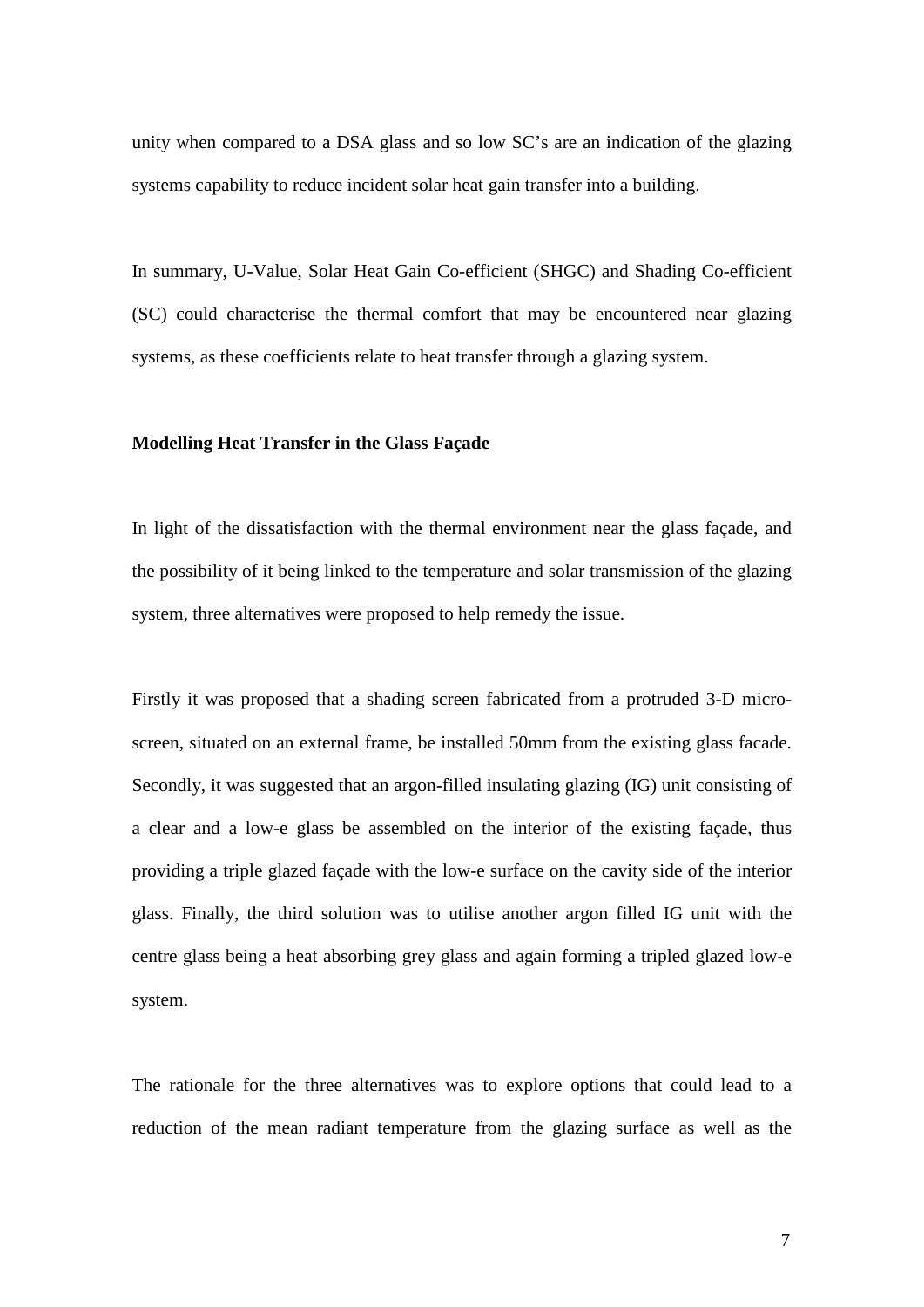transmitted solar energy. In the first instance a shading device would block out large percentages of radiation reaching the glass, yielding a lower surface temperature and resulting in a cooler building air temperature, through reduced radiant and convective gains. As the shading device was not expected to lower the U-Value of the glass it was anticipated that the building might still be too cold during winter periods. However shading offers to reduce solar heat gains in periods of extreme temperature (Tzempelikos et al, 2010).

In the second situation, triple glazed units with a gas fill such as argon could provide an effective solution as such units would have a lower U-Value. Additionally, the introduction of a low-e coating could reduce radiant heat transfer from the window due to the higher infrared (long wave) reflectance of the coated surface. Triple glazed units have been found to minimize the overall inside air temperature variance of a building due to lower values of solar heat gain as well as loss (Fang et al, 2010). As such these units could help improve thermal comfort under high radiation and also during cold periods.

Having formulated three concepts for glazing to improve thermal comfort it was decided to utilise two readily available glazing analysis programs to determine the effect of design modifications on the façades thermal performance.

The first of these, VISION 3.0, was developed at the Advanced Glazing System Laboratory at the University of Waterloo in Canada (1992) and was used to predict the U-Value, SHGC and SC for the proposed systems. Additionally it was used to calculate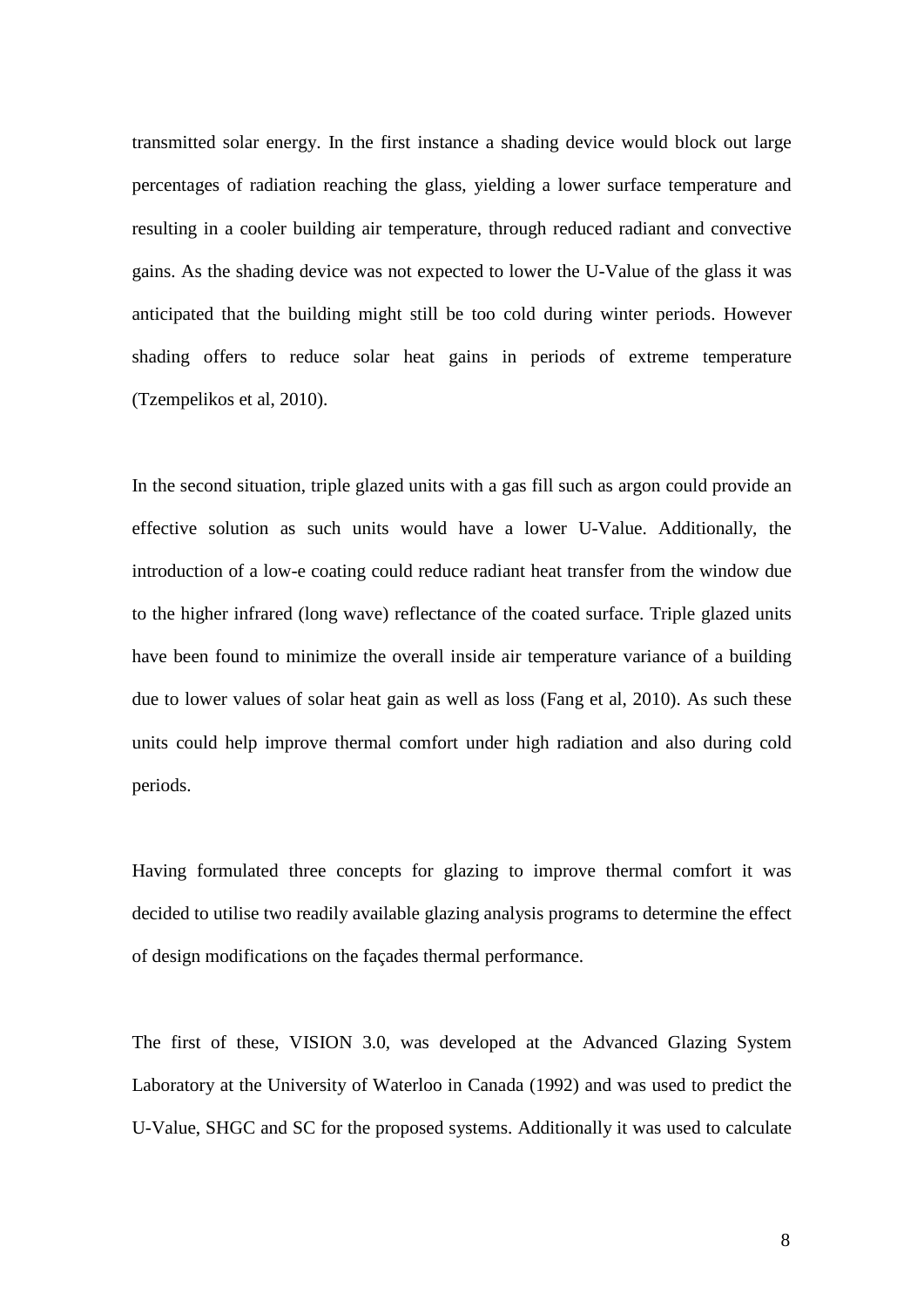the glass surface temperatures, absorbed radiation, transmitted radiation, the radiative and convective component of heat flux as well as the transmitted visible/solar ratio. The second software tool, WINDOW 6 a package developed at Lawrence Berkeley National Laboratory (2011) for analyzing window thermal performance in accordance with standard NRFC procedures, was also utilised in predicting the transient glass surface temperatures in the facade system.

## *Original Glazing System*

The original glazing system consisted of a single layer of tinted glass (TS30), the transmittance  $(\tau)$  and reflectance  $(\rho)$  of which are shown in Table 1, for the visible, solar and long-wave spectrums. It is interesting to note that the original glazing system has a high emissivity value on its inner surface. This would suggest that the incident radiation absorbed by the glass would be radiatively transferred to office.

#### TABLE 1

Figure 4 provides a graphical summary of the VISION 3.0 predicted heat gains through the window (for the internal and external temperatures and radiation shown). From this, it can be seen that approximately 20% of the incident radiation  $(147 \text{ W/m}^2)$  is transmitted into the building, corresponding to the solar transmittance.

However more importantly, it shows that the glass absorbs over 60% of the incident solar radiation. This leads to a significant increase in the glass temperature encouraging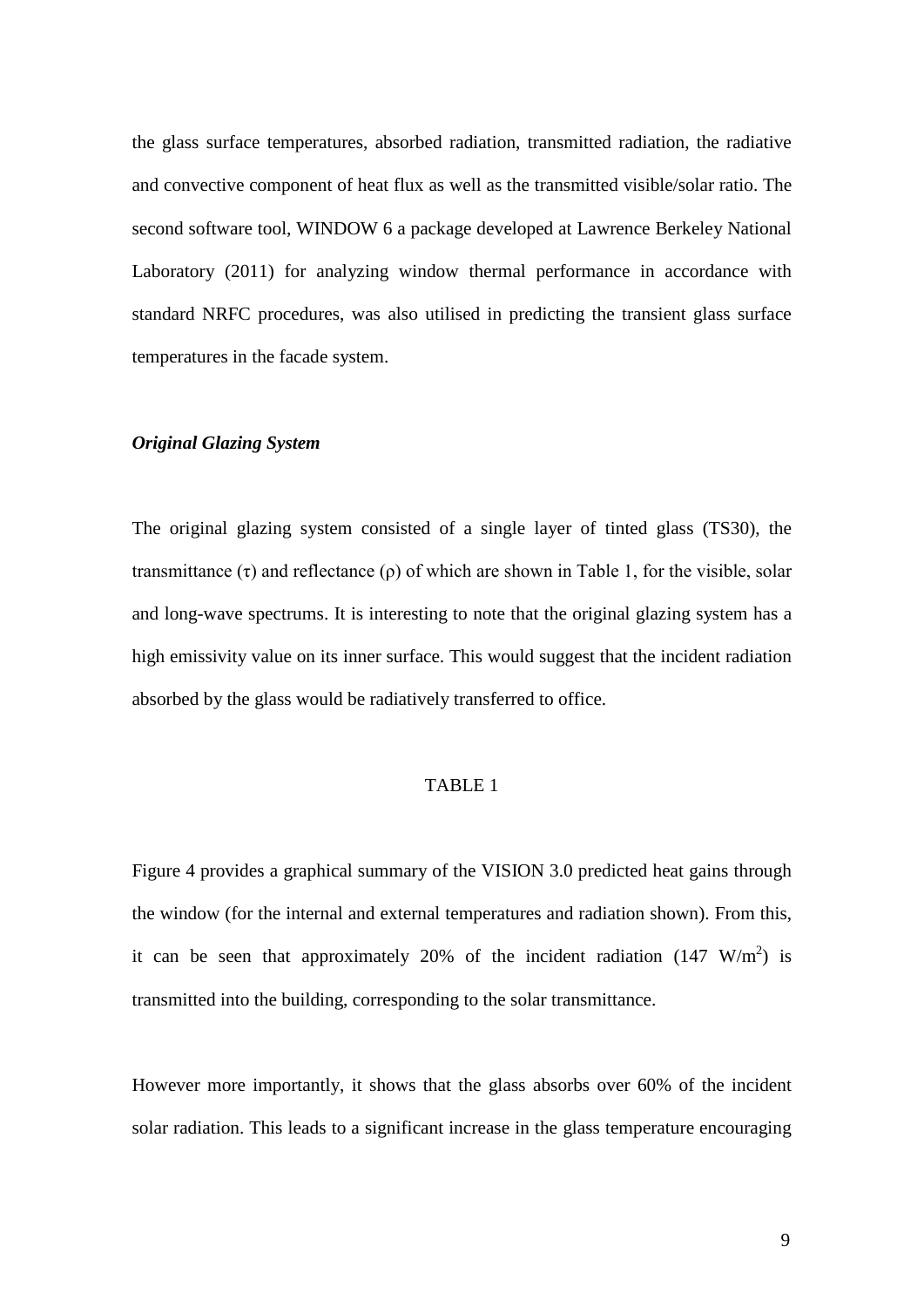high rates of convective (C) heat transfer (66.3  $W/m<sup>2</sup>$ ). Furthermore, the relatively high emissivity of the inner surface results in a large radiative (R) heat transfer rate into the building  $(77 \text{ W/m}^2)$ .

## FIGURE 4

What this modelling shows is that the original system has a high SHGC and SC. As such heat gains by the building will be high during high radiation times, and during colder periods the building will suffer heat losses due to a high U-Value and high emissivity. In turn if we consider this over a range of conditions (varying radiation, temperature and wind speed) using WINDOW 6, as shown in Figure 5, it can be seen that even at low radiation levels the glass' outside surface temperature may be significantly above the ambient temperature.

## FIGURE 5

#### *Shaded Glazing System*

The first proposed solution for modifying the glazed facade was to provide a shading screen to the exterior of the glass facade. For the shaded glazing system the glass optical properties are the same as for the original glazing system, as the screen would be added to the exterior of this. However, for the simulations, it was assumed that the screen would result in an 85% decrease the incident solar radiation reaching the glass.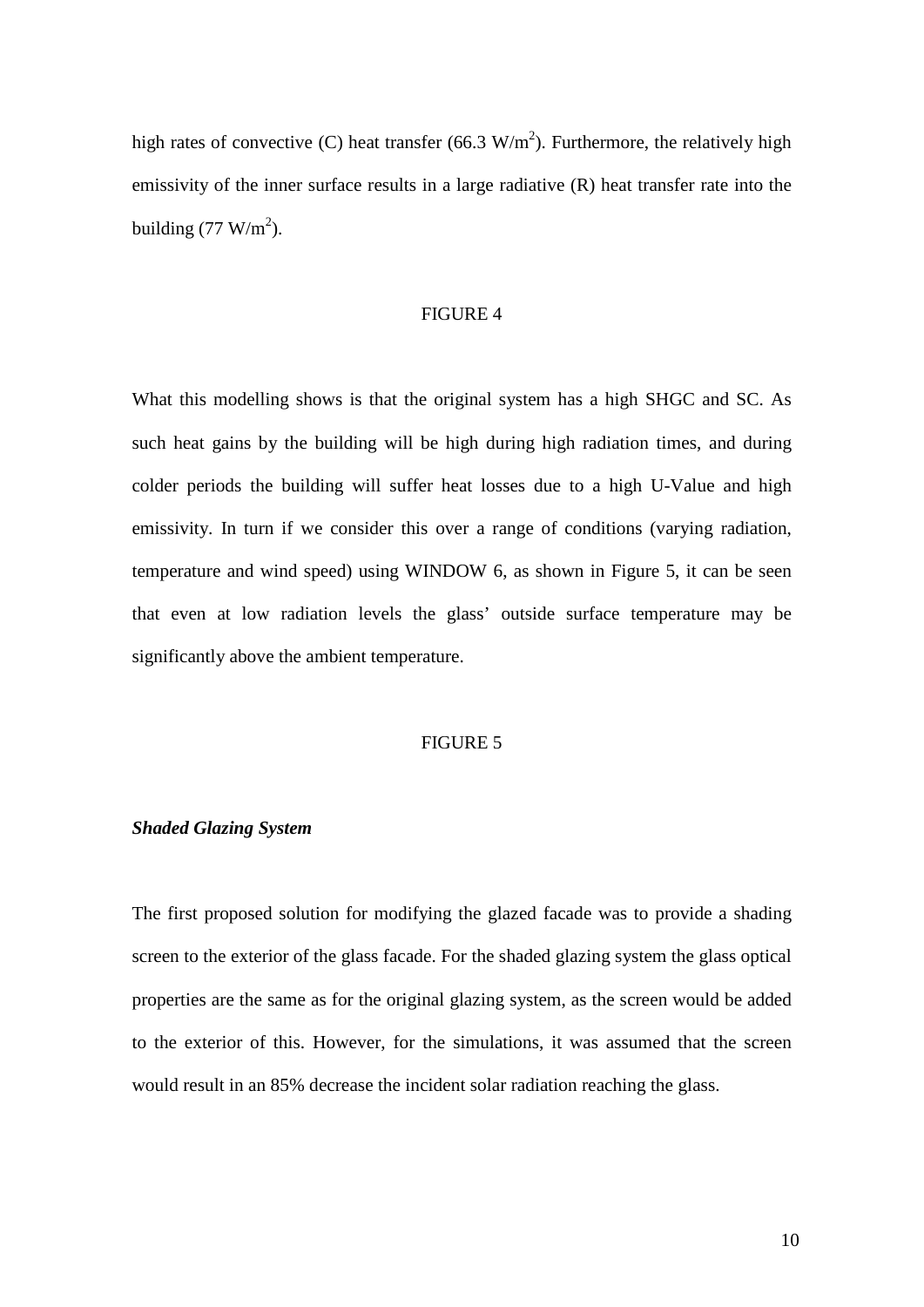Under this assumption, Figure 6 shows that by blocking a significant portion of the radiation from reaching the glazing that the glass temperature is substantially reduced from that of the original glazing system. In turn, the total heat gain is significantly less than the original glass and the inside glass surface temperature nearly  $1^{\circ}$  cooler than the 'original' glass system. The net result of the screen is that the shading screen should lead to improvements in the SHGC and SC. However, the U-Value of the system is still relatively high, as the screen offers no real thermal resistance.

## FIGURE 6

#### *Clear Triple Glazed System*

The second solution that was explored was a retrofit triple glazing unit. In this system, the original glazing was maintained and a double glazed unit, with a clear glass pane forming the middle pane of the triple glazed unit, was fitted behind this on the interior of the building. As such, this new system had varying glass properties between the three layers where the new middle and interior layers had high values of visible and solar transmittance and low values of visible and solar reflectance as shown in Table 2. The use of a low-e coating on the outside of the interior layer of glass means the surface has a high longwave reflectance when compared to the other high emissivity surfaces.

#### TABLE 2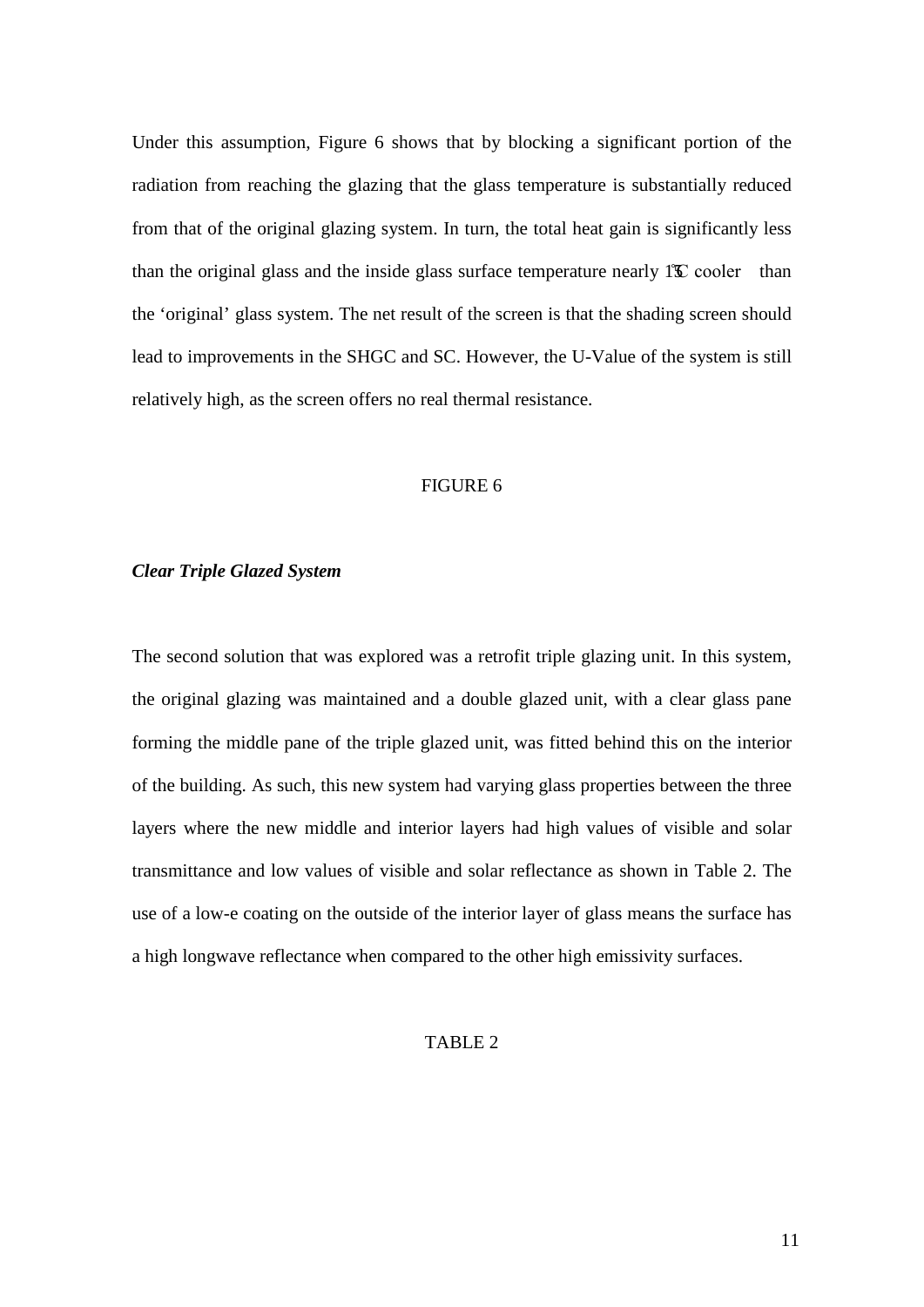In Figure 7, with the clear triple glazed system, it can be seen that a high amount of the incident radiation is absorbed in the outside layer of the glass. This means that the interior surfaces absorb very little radiation and therefore the inside glass temperature is much lower than the original system. In this system about 10% of the incident radiation is still transmitted, but because of the lower temperature of the internal pane, heat gain due to convection and radiation into the room are significantly less. On this basis the overall system should perform better than the original system. Moreover, the clear triple glazing should have a much lower U-Value, SHGC and SC than the original glazing system meaning that it is reducing heat gain when ambient temperatures are hot and heat loss when ambient temperatures are cold.

### FIGURE 7

### *Grey Triple Glazed System*

The third solution that was explored was another retrofit triple glazing unit. Again, in this system a double-glazed unit, with a grey glass pane forming the middle pane of the triple glazed unit, was fitted behind the original glazing on the interior of the building. Table 3 shows the glass properties for the three layers, where the grey middle layer has low visible and solar transmittance compared to the clear glass in the previous system. The interior glass however remains a clear low-e glass, yielding high longwave reflectance on the outside of the interior glass.

### TABLE 3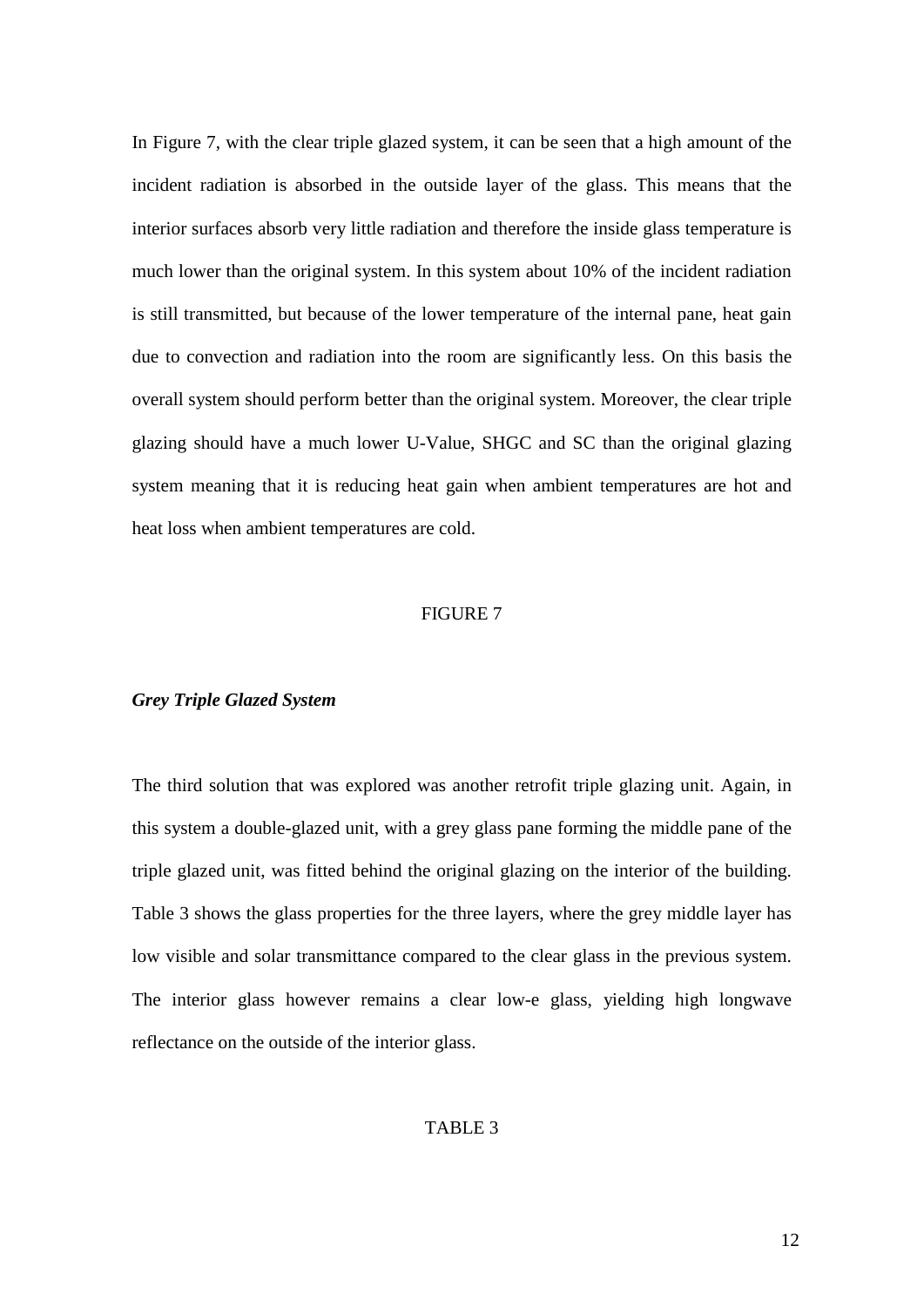Figure 8 illustrates the grey triple glazed system simulation results. In this system the middle grey glass layer absorbs a significant fraction of the remaining radiation through the outside layer, This results in a low absorption on the inside layer as a result of the low amount of transmitted radiation  $\langle 5\% \rangle$ . However, the absorption by the grey glass leads it to having a higher inside temperature than the clear triple glazed system and so a high rate of radiant heat transfer to the low-e pane. This leads to the inner pane having a higher temperature thereby resulting in a higher convective and radiant heat gain from the inside pane to the office space. In summary, this type of triple glazing should have lower values of SHGC and SC than the clear IG unit described previously but a higher U-Value due to the radiant properties of the grey layer of glass allowing more outward heat loss.

### FIGURE 8

## **Experimental Setup**

In order to further explore the findings from the model and its impact on thermal comfort, it was decided to conduct an in-situ experimental assessment of the three alternative glazing systems in conjunction with the original system.

In collecting meteorological data, a weather station assembled on the roof of an adjacent building adjacent was logged for the duration of the experiments. This station consisted of a pyranometer measuring global radiation on a horizontal plane and a HMP35C Temperature/Relative Humidity Probe to measure the air temperature, relative humidity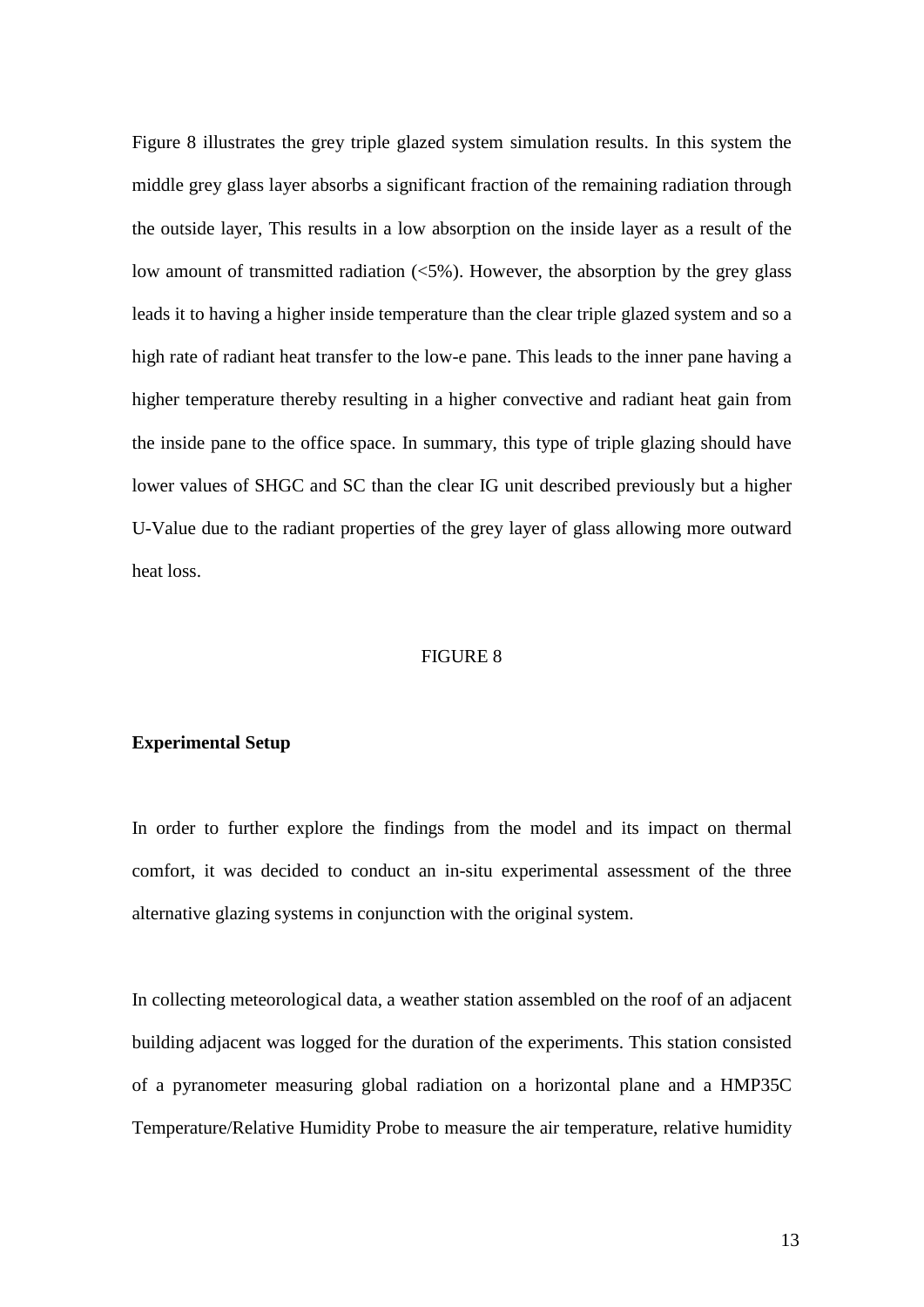and wind speed. This data was logged at 15-minute intervals using a CR10X Campbell Scientific data logger.

Additionally a LI-COR silicon pyranometer, was mounted on the facade of the building to measure the solar radiation incident on the windows. An array of calibrated  $(\pm 0.3K)$ light gauge T-type thermocouples prepared for solar exposure, as suggested by Liu (1988), were used to measure the surface temperature of the glazing systems. Further radiant asymmetry sensors were placed approximately 500mm from the inside glazing to measure the radiant heat gain or loss from the windows.

To assess the comfort level of the occupants a 1221 Bruel & Kjaer Comfort Meter, placed 500mm from the glazing, was used to measure the interior glass surface temperature, dry and wet bulb temperature, mean radiant temperature, absolute humidity, air velocity, operative temperature and the radiant asymmetry. The outputs were from these was used in determining thermal comfort parameters set out in ISO-7730 (Fanger Model of comfort).

#### **Modelling Validation**

Having undertaken design calculations of the façade thermal performance using steady state software modelling tools, it was necessary to validate the findings from these models, and test them under transient conditions. As such the temperatures predicted by Vision and Window were examined, and found to be comparable. Subsequently, the experimentally measured incident solar radiation, ambient temperature, wind speed and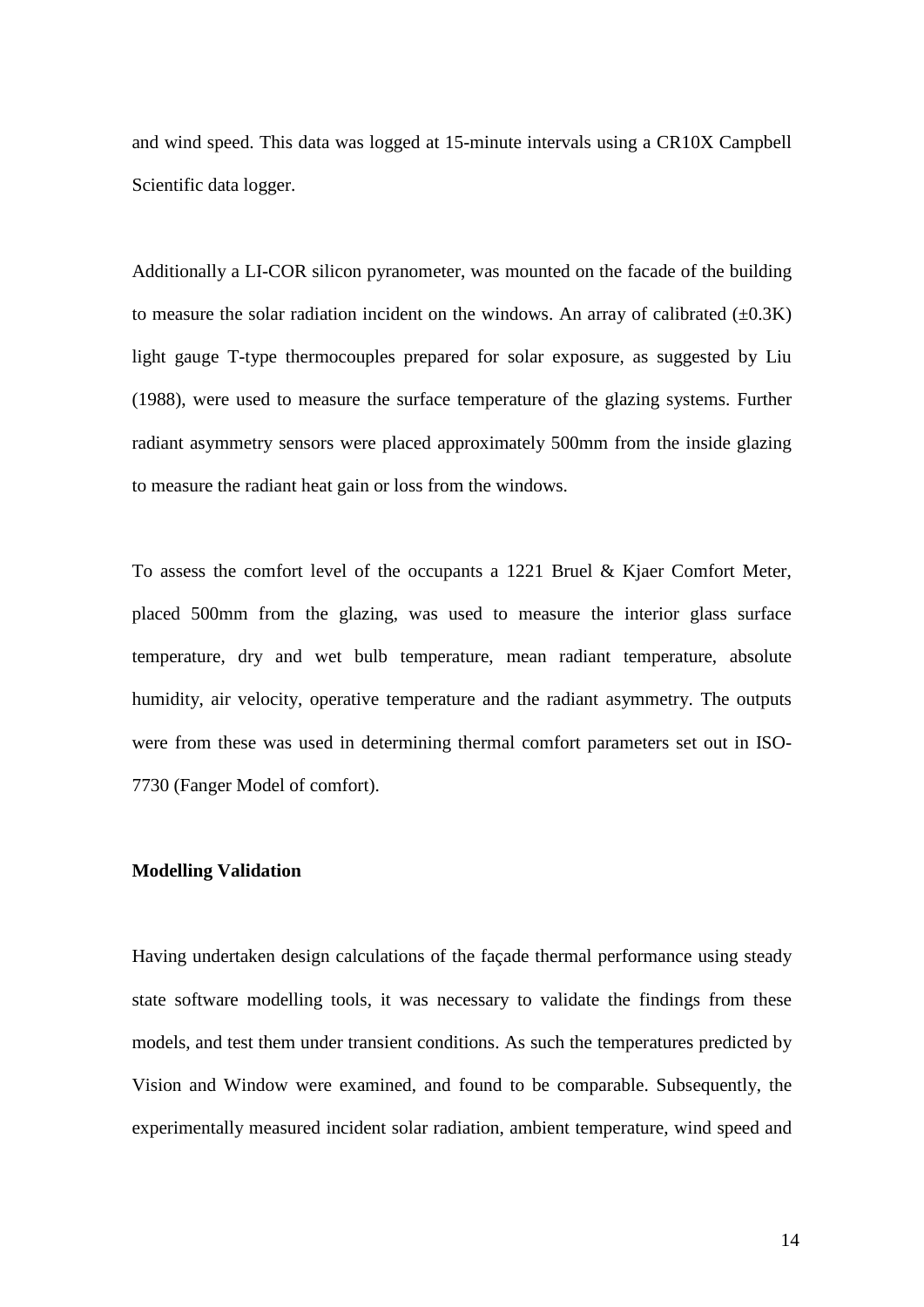internal air temperature for a range of conditions were input into WINDOW 6. From Figures 9 it can be seen that there was good correlation between the modelled and measured temperature on the inside of the original glazing system.

#### FIGURE 9

Similarly, Figure 10 shows good correlation between the modelled and measured inside glass surface temperature of the clear tripled glazed system, for most conditions. This suggests that even for multilayered glazing systems, steady state models are able to achieve a relatively satisfactory correlation with reality.

### FIGURE 10

On this basis it can be concluded that the findings of the modelling are likely to be borne out practice. Those being: that the radiant heat transfer from the original glazing will be a large fraction of the inward flowing heat gain and that the use of low-e glasses can reduce the radiant transfer from the glass to the interior.

## **Results**

To quantify the indoor comfort, a PMV and PPD calculation was made for each of the glazing options. This could be utilized to determine when the occupants were the least satisfied, and if the occupants were dissatisfied, was it because they perceived the building to be too cold or too hot. As the PPD is calculated from the measured values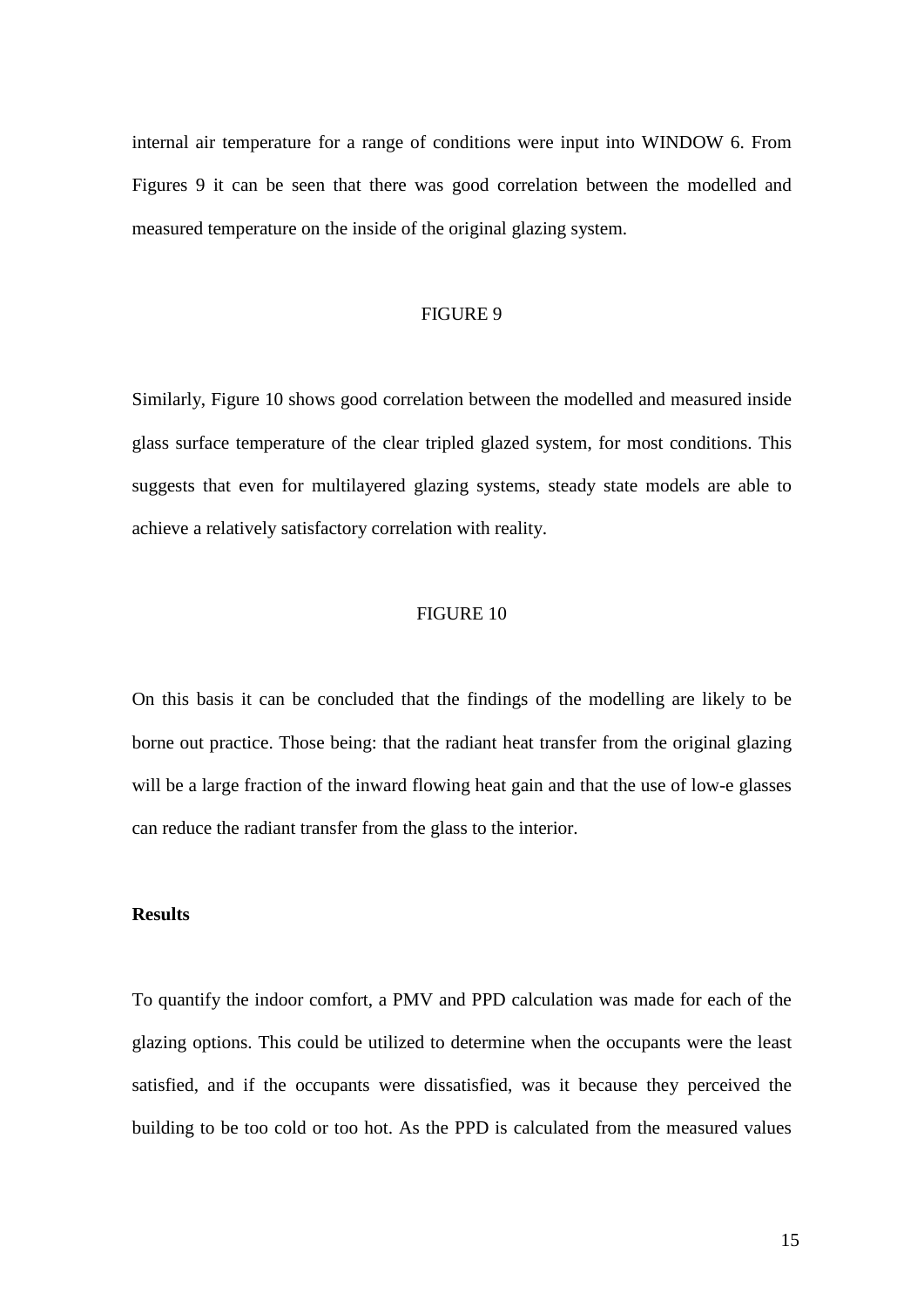from the comfort meter including dry bulb temperature and air velocity, the instrument was placed adjacent to the east facing facade.

#### *Original Glazing System*

Before exploring the potential solutions, a benchmark assessment of the predicted percentage dissatisfied was performed on the existing glazed facade assuming a clothing index of 0.8 and a metabolic rate of 1.0, typical values for Australian office workers (Rowe, 2001), though perhaps conservative for summer conditions. That said, it should be noted that if the occupants clothing index were lower (0.65) given summer periods, and they had a higher metabolic rate (1.2) the results are comparable.

Figure 11 illustrates a period of warm weather with high incident radiation where the office air temperature near the facade reached nearly 30˚C. Such conditions cause the occupants to be quite dissatisfied, with around 30% predicted to be dissatisfied with the thermal comfort in the building. In addition it can be seen that, relatively small changes in the inside temperature often lead to dramatic changes to the PPD. This illustrates that the original glazing system is not aiding the thermal environment, and that during hot summer conditions there would be a large percentage of the employees dissatisfied.

# FIGURE 11

More importantly, before midday tends to be the worst time of day, as this is when the eastern face of the building is under high levels of incident solar radiation. However,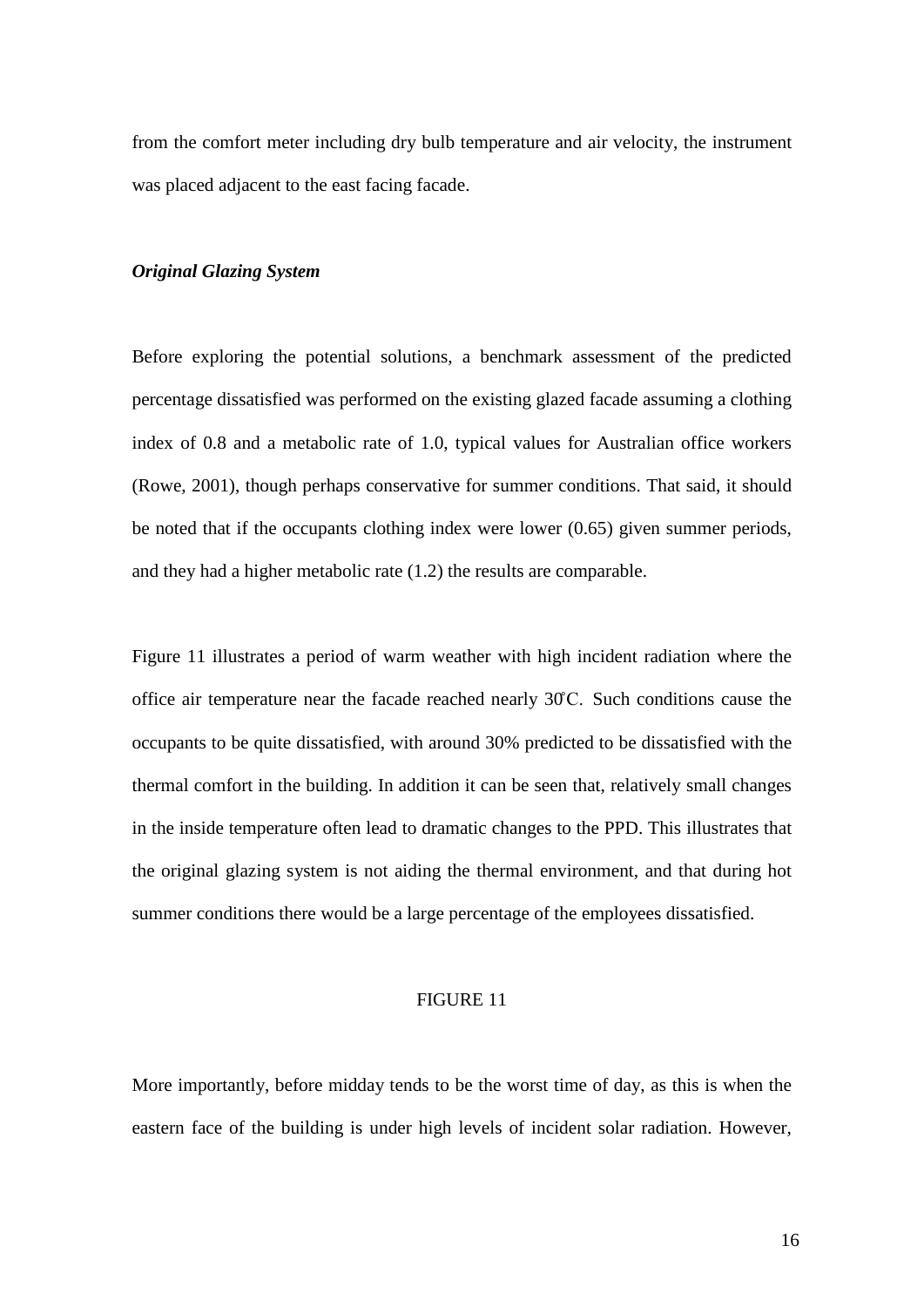once the building has been heated in the morning it stays warm all day, leaving occupants dissatisfied all day long. Furthermore, if the weather cools down it can be seen that the office can be perceived to be too cold.

## *Shaded Glazing System*

As mentioned previously, a PMV and PPD calculation was made for each alternative system explored during this study. When examining, the PMV for the fixed shaded glazing system (Figure 12), it can be seen that the occupants are likely to be satisfied with their environment. It is interesting to note that during early office hours (c. 8:30) there is a period where occupants may feel slightly warm. This is also illustrated in the PPD assessment, Figure 13, where a brief period of increased dissatisfaction is predicted. However, it can be seen that as the indoor air temperature decreases, the PMV and PPD also decrease, suggesting the thermal comfort for the occupants with this glazing arrangement will be dominated by the mean radiant and indoor air temperature. Similarly, it is important to note that during the very early morning, the shaded system experiences a negative radiant asymmetry (radiant heat loss from the building). This suggests that during cooler periods, the shaded glazing system could lead building occupants near the facade to feel cold.

## FIGURE 12

#### FIGURE 13

*Clear Triple Glazed System*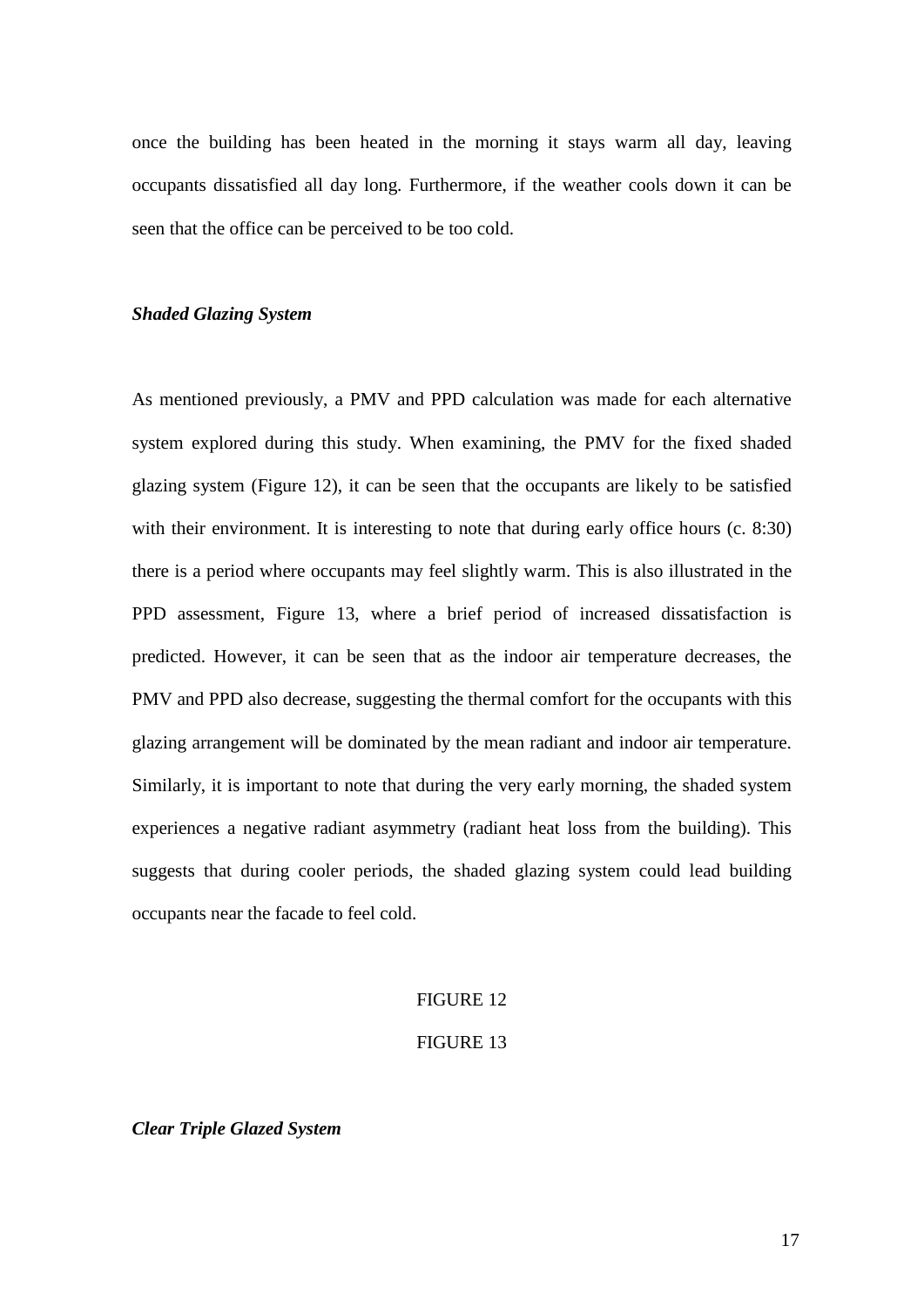When examining, the predicted mean vote for the clear triple glazing system (Figure 14), it can be seen that the occupants are likely to feel slightly warm in their environment. Again in Figure 15 it can be seen that as the indoor air temperature decreases, the PMV and PPD also decrease, however it is interesting to observe that at approximately 9:00, there is a sharp increase in the predicted dissatisfaction, with only a slight change in the radiant asymmetry and indoor air temperature. This suggests that for this instance, the air temperature becomes less significant than other factors, such as radiant heat transfer from the glass. On the whole however, the relatively high temperature in the office suggests that air temperature is still a significant factor, and that perhaps the cooling system was not functioning appropriately.

#### FIGURE 14

### FIGURE 15

#### *Grey Triple Glazed System*

When examining, the PMV for the grey triple glazing system (Figure 16), it can be seen that the occupants are again likely to feel slightly warm in their environment. In Figure 16 and 17 it can be seen that as the mean radiant and indoor air temperature increase, the PMV and PPD also increase, as would be expected.

However beyond 25°C the air temperature becomes less significant than other factors. This is most clearly observed in Figure 17, when at approximately 9:00, the indoor air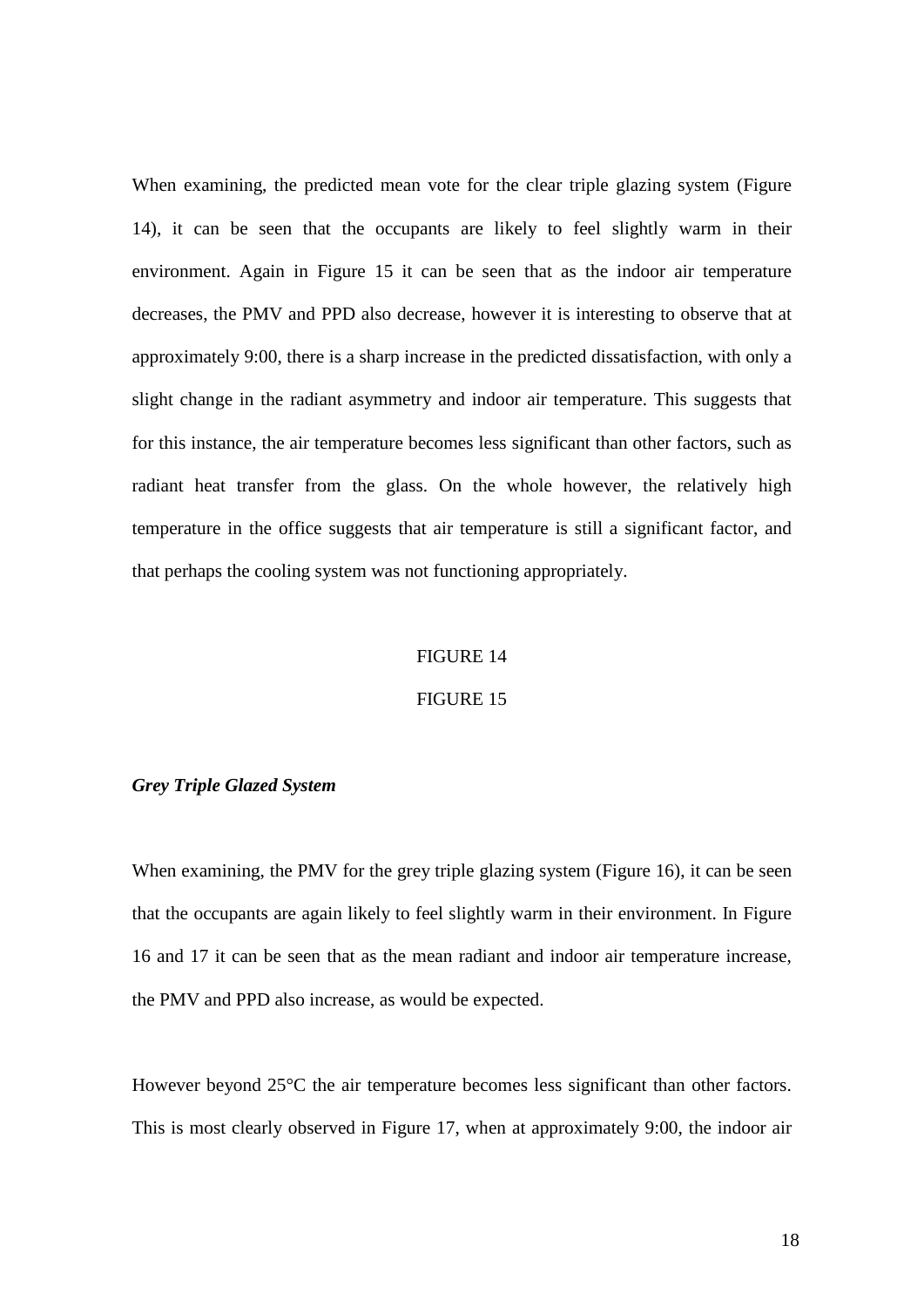temperature is constant, but the radiation level is still relatively high and the outside temperature is increasing. Such conditions lead to a reduction of heat loss to the surroundings, which in turn leads to an increase of heat gain by occupants for a short period of time. However, it is perhaps more important to note that the largest predicted increase in dissatisfaction occurs for the period where the mean radiant and indoor temperature increases above 25°C to its maximum (7:12 to 8:24).

## FIGURE 16

#### FIGURE 17

## **Discussion**

From examining the alternative solutions to improving thermal comfort in the office building, there are a number of clear findings. Firstly, the indoor air temperature appears to be the determining parameter of thermal comfort for all glazing systems up to 25°C. Beyond this level, the incident radiation and outside temperature show some effect on thermal comfort but this appears to be less significant. For example, in the prediction of dissatisfaction behind the grey triple glazed facade, it was seen that with the indoor air temperature increasing from 25°C to approximately 27°C, the PPD increased by over 20%. However, for the same glazing with the indoor air temperature constant at approximately 27°C, a reduction in incident radiation from  $450W/m^2$  to  $100W/m^2$ improved satisfaction by 10%.

Similarly, for the shaded system, with the indoor air temperature being almost constant at 25°C, there was a high degree of satisfaction predicted, whereas, in the case of the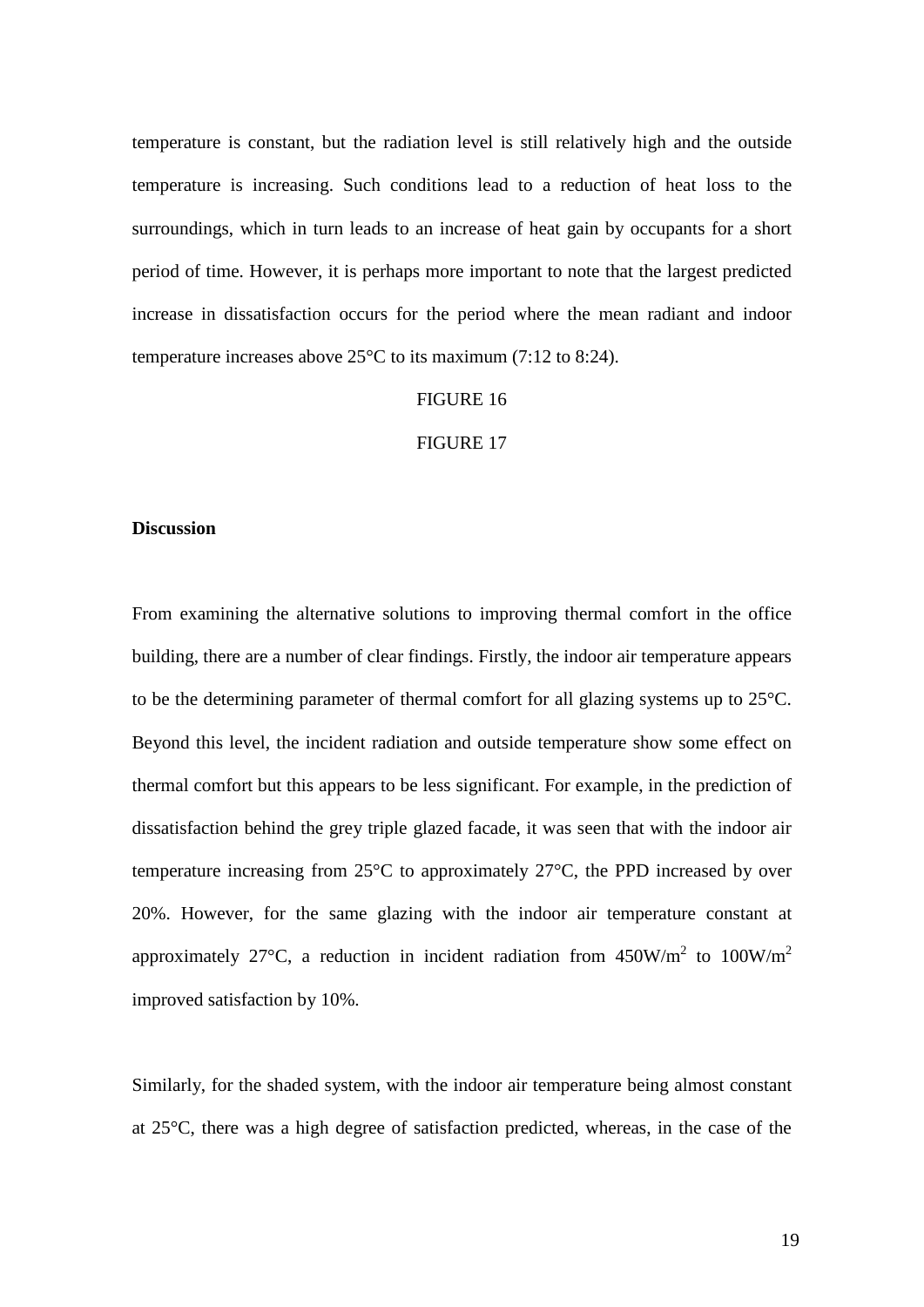clear triple glazing, the high indoor temperature would suggest a high degree of thermal discomfort. As such control of the indoor temperature is paramount; however, reducing the incoming radiation, a driving factor for increased air temperatures, helps reduce the load that must be met by building services. In this regard the three tested systems help achieve this result.

Considering both the modelled and measured results, it is possible to draw some conclusions about the glazing systems. Firstly a system such as the shading screen could lead to improvements in thermal comfort (and energy efficiency) during summer periods, by reducing the solar gain through the windows. However, during cooler periods it would be ineffective in preventing heat losses from the building and could lead to occupants feeling cold.

Conversely, the use of triple glazed systems may be less effective in controlling solar and radiant heat gains however, they offer better insulating characteristics. When coupled with cooling in summer and heating in winter it is probable that the triple glazed systems would lead to greater stability in the thermal environment. Therefore, by reducing the fluctuations in the thermal environment it may be possible to achieve increased satisfaction from the occupants.

# **Conclusion**

For many highly glazed buildings in Australia the thermal comfort of the occupants will be related to the incoming solar energy incorporated in the solar heat gain coefficient of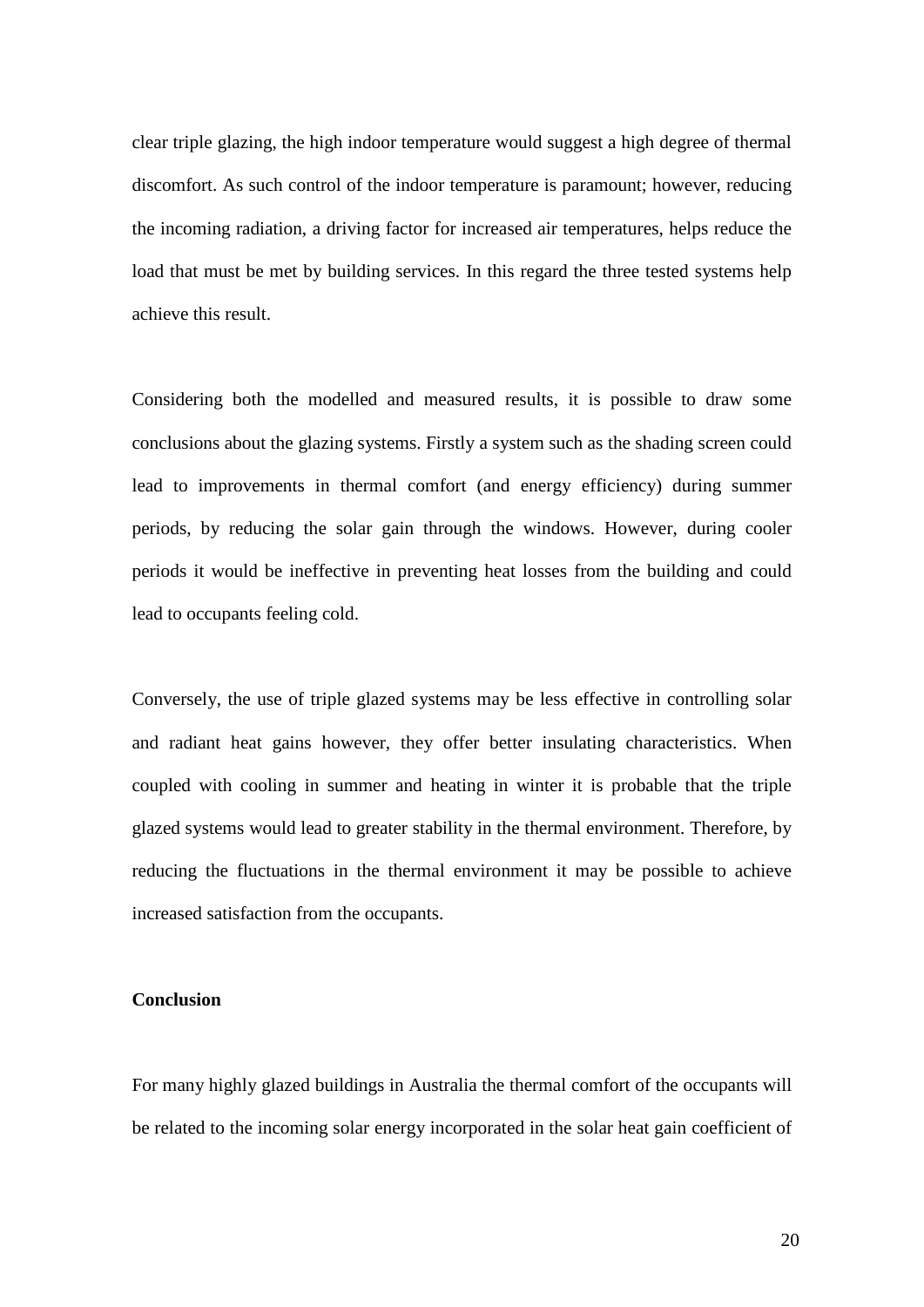the glazing. As conventional buildings tend to exhibit deep floor plans relative to their height, areas close to the facade receive a much greater amount of the incoming energy. This imbalance leads to occupants near the facade experiencing a high dissatisfaction with their thermal environment in the 'near-facade zone'.

This study utilised two software tools, VISION 3 (University of Waterloo, 1992) and WINDOW-6 (Lawrence Berkeley National Laboratory, 2011), to analyse and design a retrofit glazing system with a view to improving thermal environment of occupants near the glazed wall of a commercial office. In-situ testing of the glazing systems demonstrated that the simulation models provide a relatively good prediction of glazing temperatures for common glazing arrangements, and as such the heat transfer components.

Furthermore, the façade testing instrumentation allowed a quantitative analysis of the thermal environment using Fangers' predicted mean vote (PMV) and the predicted percentage dissatisfied (PPD). The findings of the modelling, testing and thermal comfort calculation provided some results leading towards improving the thermal environment in this 'near-facade zone'. It was found that control of the indoor temperature was paramount; however, it also showed that there are advantages to being able to reduce the incoming radiation directly, as well as to reduce the interior glass surface temperature through the use of static shading systems and advanced glazing systems.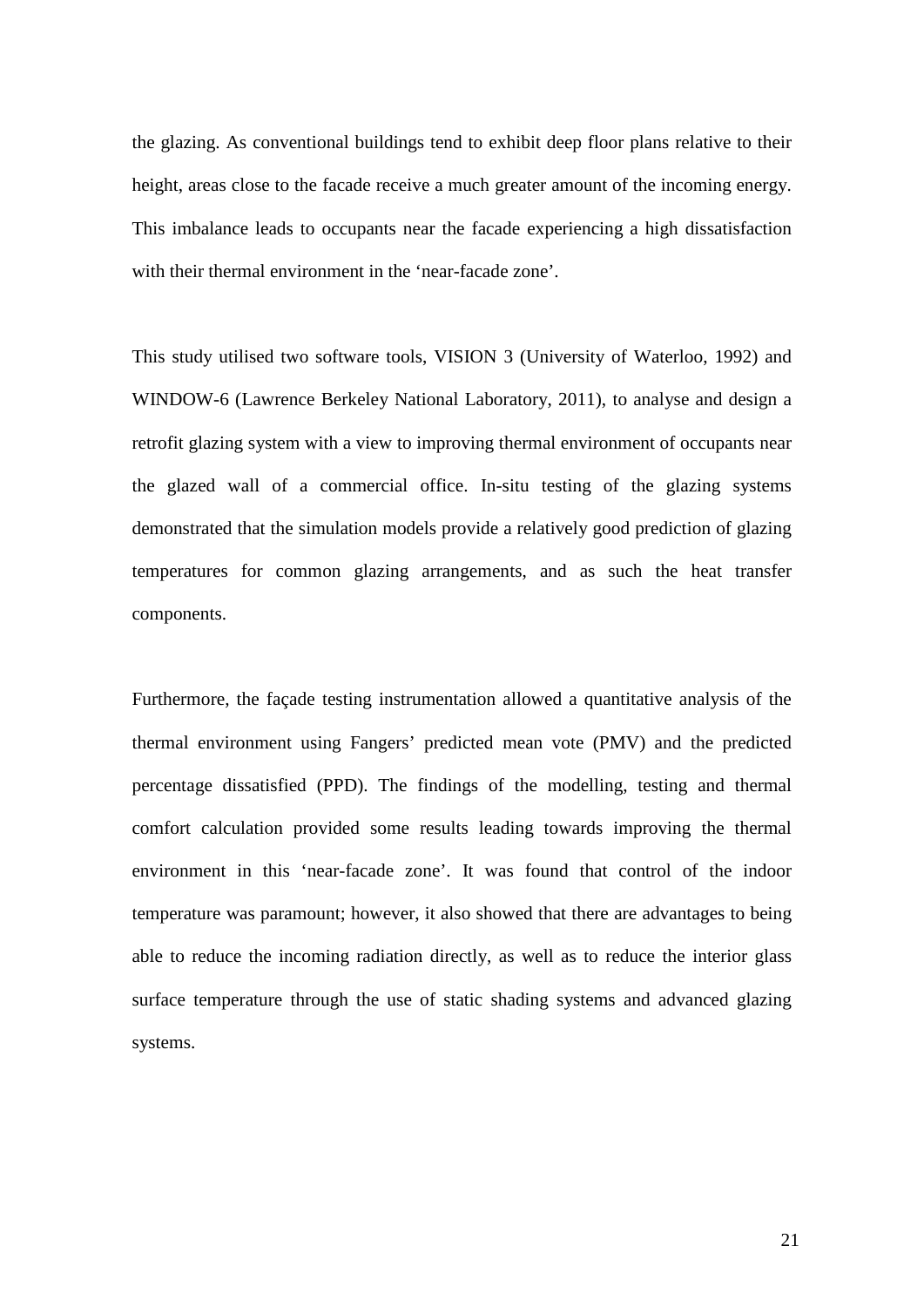# **Epilogue**

Since this study was undertaken, a retrofitting of the grey triple glazing system to the east façade has occurred, as requested by the offices' occupants. Anecdotal reports indicate that occupants are now comfortable with typical hot summer conditions and that the interior shading is only used to prevent glare on the computer screens for a few early hours. Furthermore, the 'near façade zone' that was previously used as a walkway is now fully occupied by workstations butting the glass façade. The buildings occupants have also reported that the new glazing installation has reduced the burden on the HVAC system and that desired set-point conditioning takes approximately 15 minutes to achieve.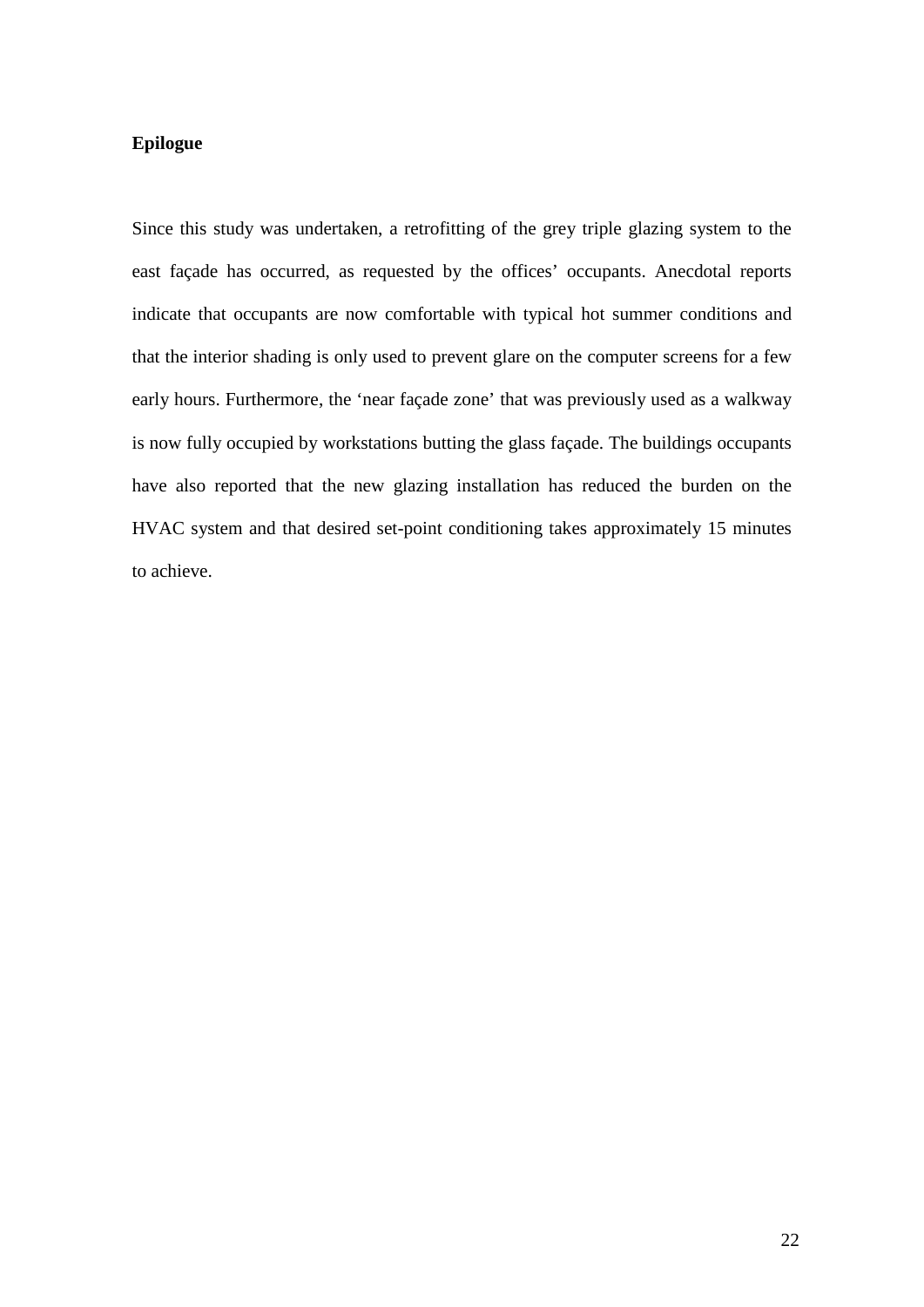### **References**

ASHRAE, (2005) *2005 ASHRAE Handbook—Fundamentals*, American Society of Heating, Refrigerating, and Air-Conditioning Engineers Inc., Atlanta

Duffie, J.A. and Beckman, W.A. (2006) *Solar engineering of thermal processes*, Wiley, New York

Fang, Y., Hyde, T.J., and Hewitt, N. (2010) *Predicted thermal performance of glazing*, School of the Built Environment, University of Ulster, Newtownabbey

Fanger, P.O. (1973) *Thermal comfort*, McGraw-Hill, New York

International Standards Organisation (ISO), (2005) *ISO 7730:2005 Ergonomics of the thermal environment -Analytical determination and interpretation of thermal comfort using calculation of the PMV and PPD indices and local thermal comfort criteria*, International Organization for Standardization, Geneva

Lawrence Berkeley National Laboratory, (2011),

http://windows.lbl.gov/software/window/6/index.html [cited 11/8/2011]

Liu, S.T., (1988), Temperature measurement of glass subjected to solar radiation, *ASHRAE Transactions*, 94 (2), 1359-1369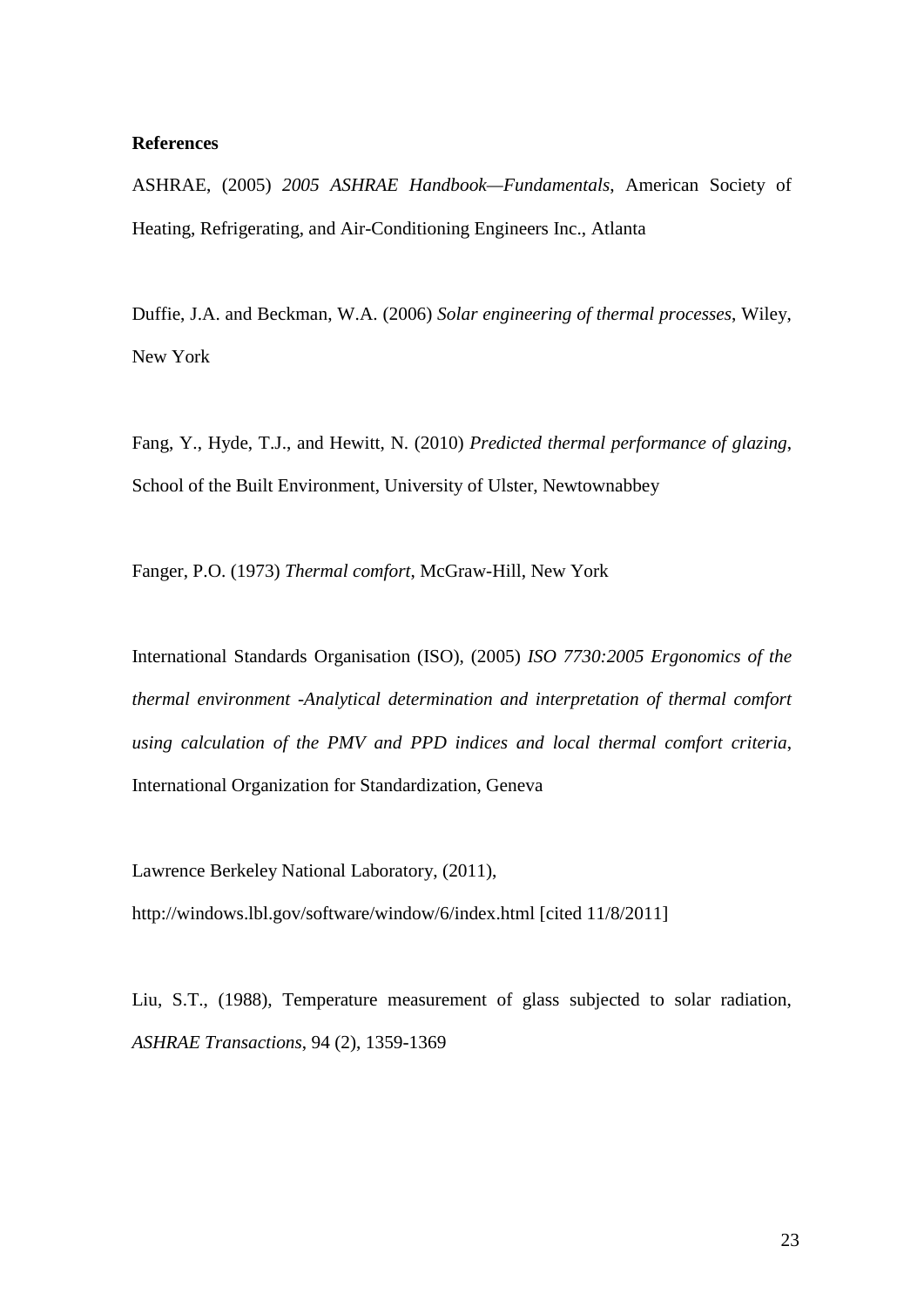Rowe, D.M., (2001) Activity rates and thermal comfort of office occupants in Sydney, *Journal of Thermal Biology*, Vol. 26 (4-5), 415-418

University of Waterloo, (1992), *VISION 3.0, Glazing System Thermal Analysis*, Advanced Glazing System Laboratory, University of Waterloo, Waterloo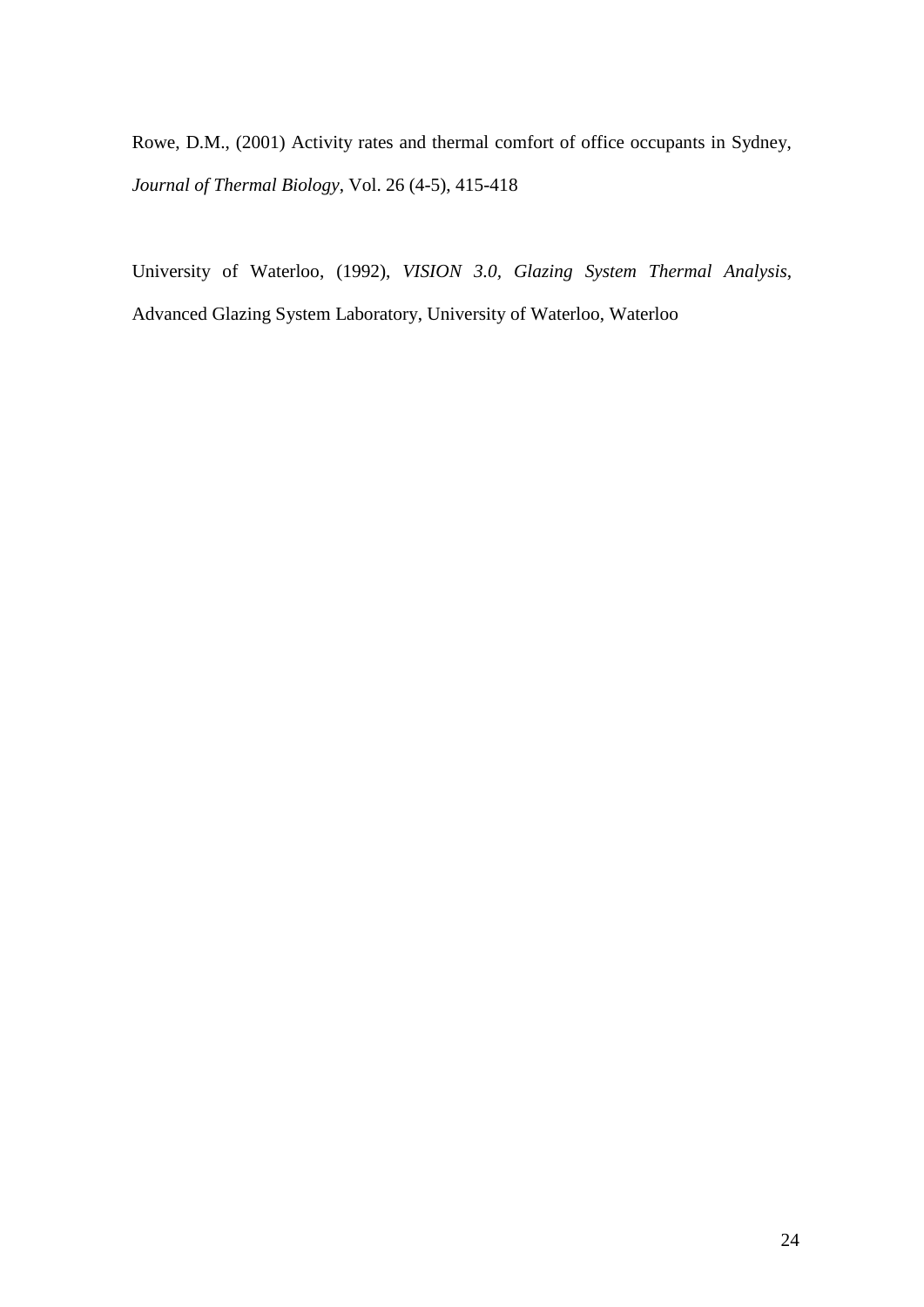

Figure 1: Eastern glazed facade of office building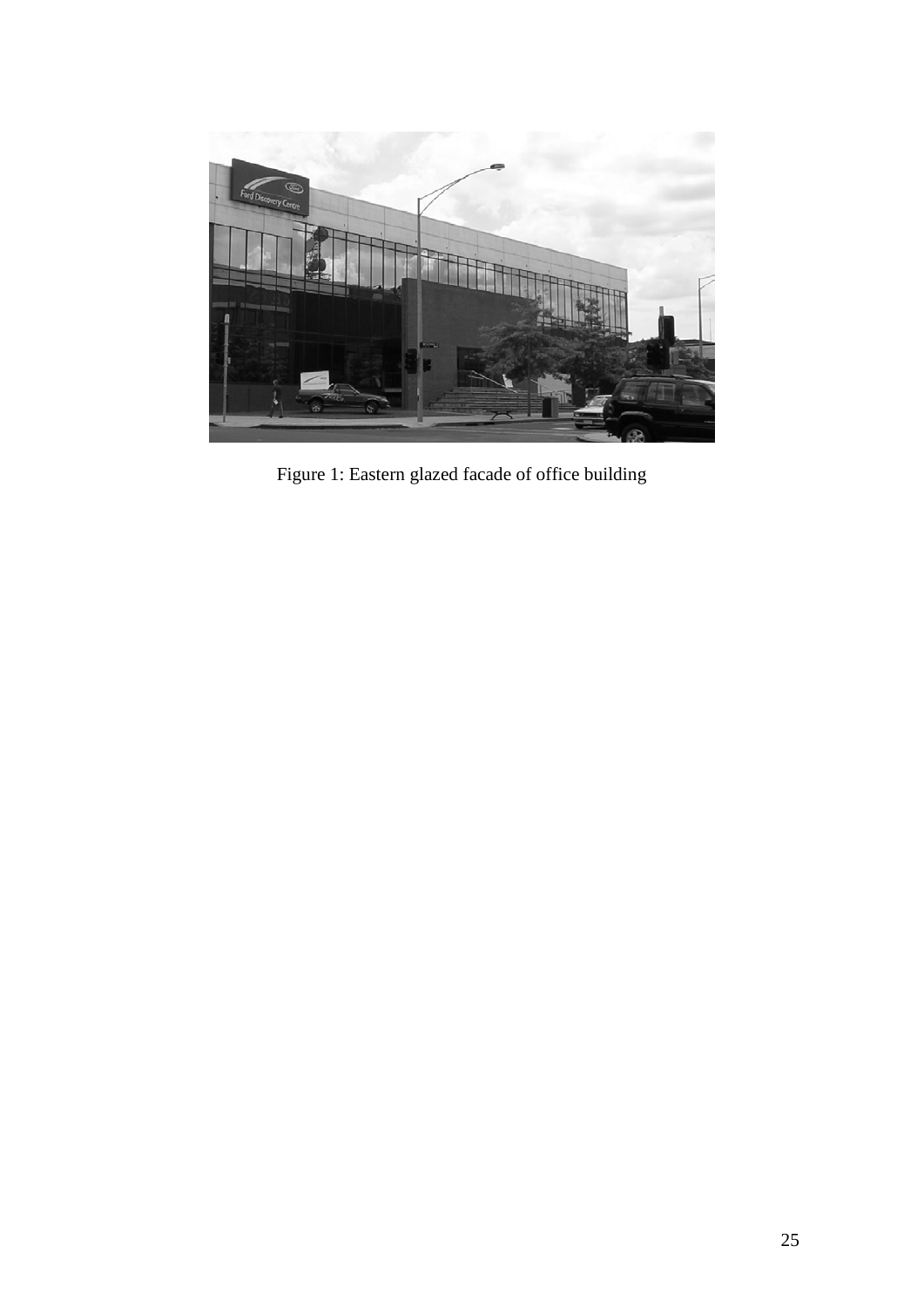

Figure 2: Office floor plan showing area of interest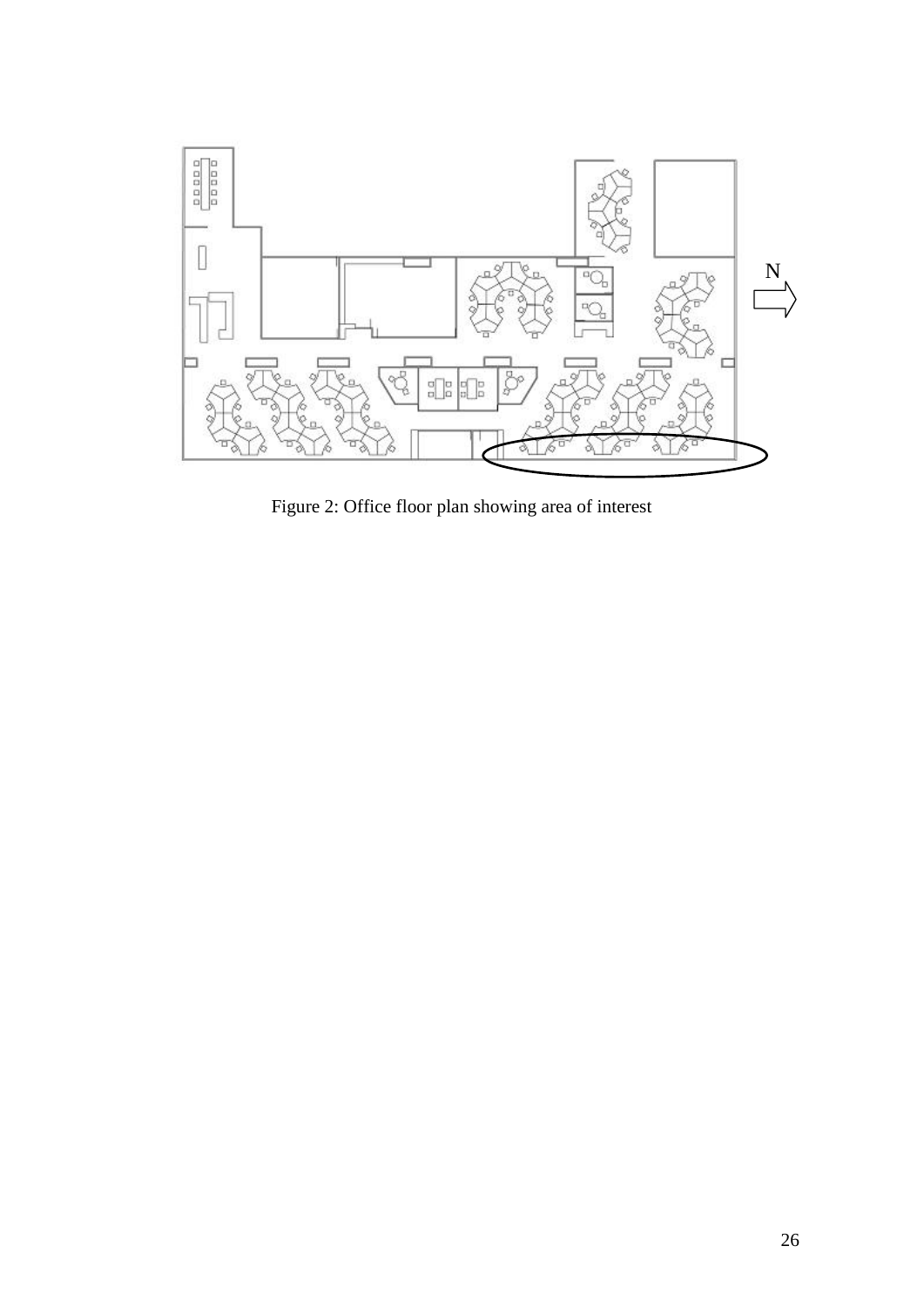

Figure 3: Heat transfer in a double glazed window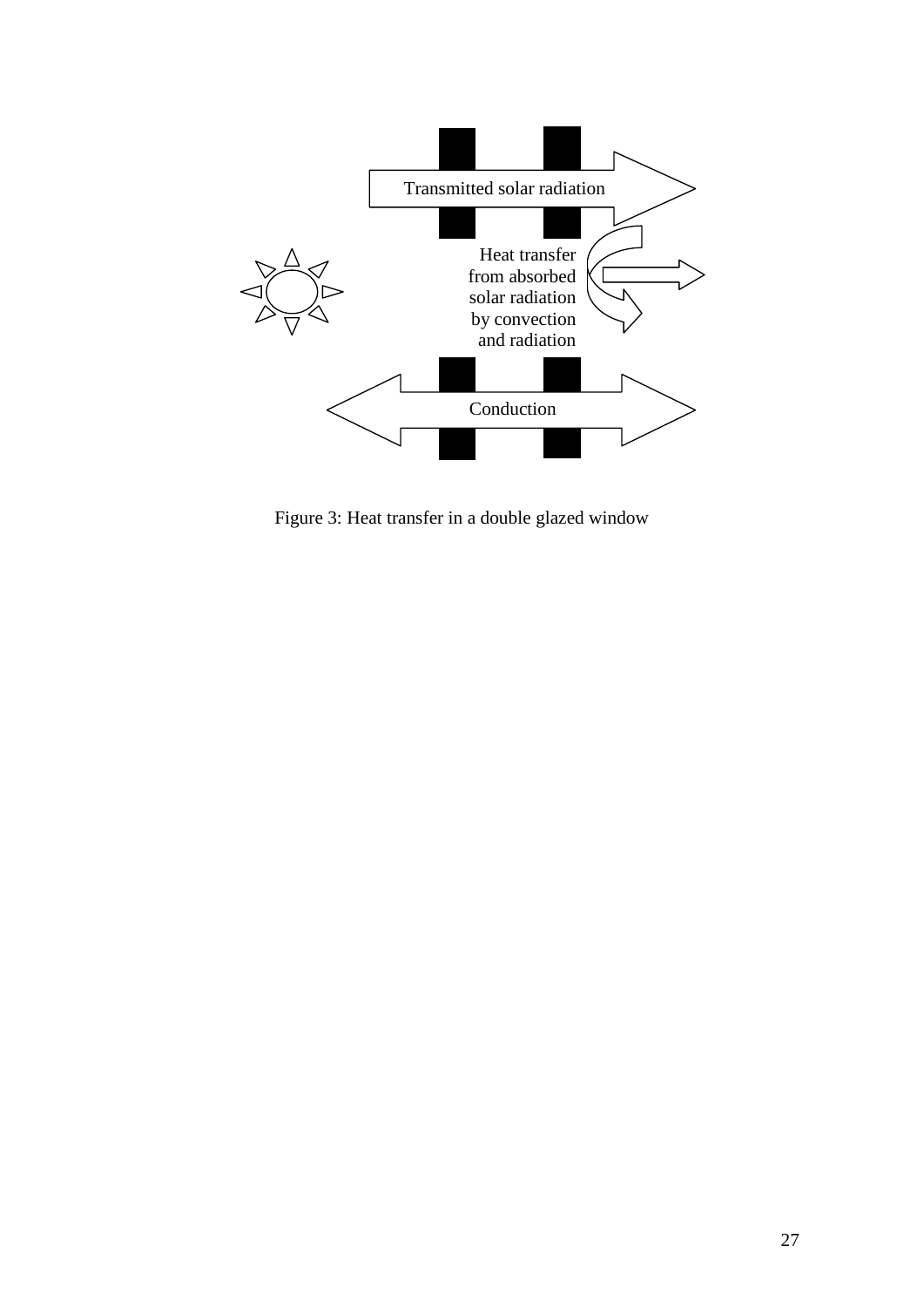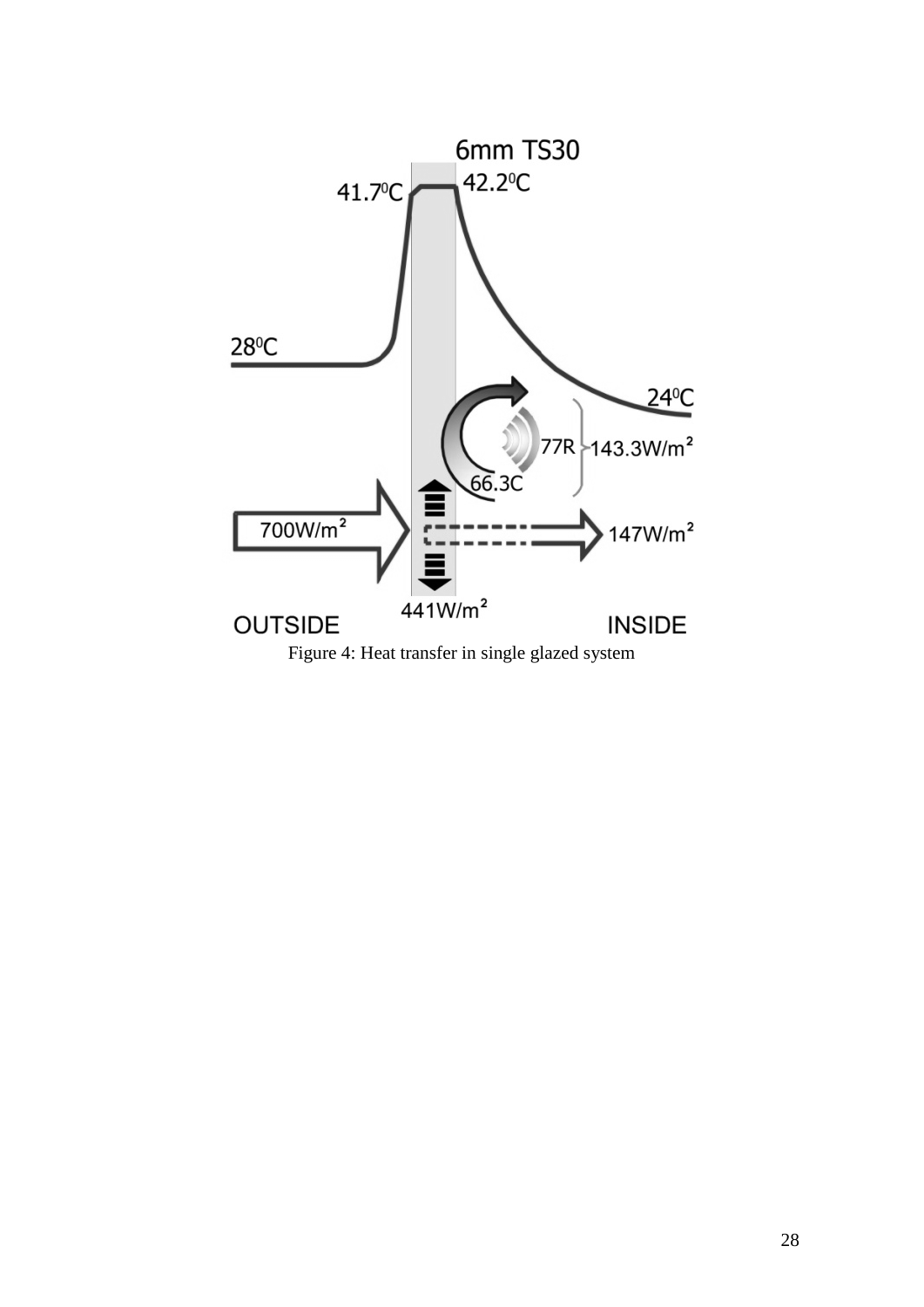

Figure 5: Predicted transient temperature of original single glazed system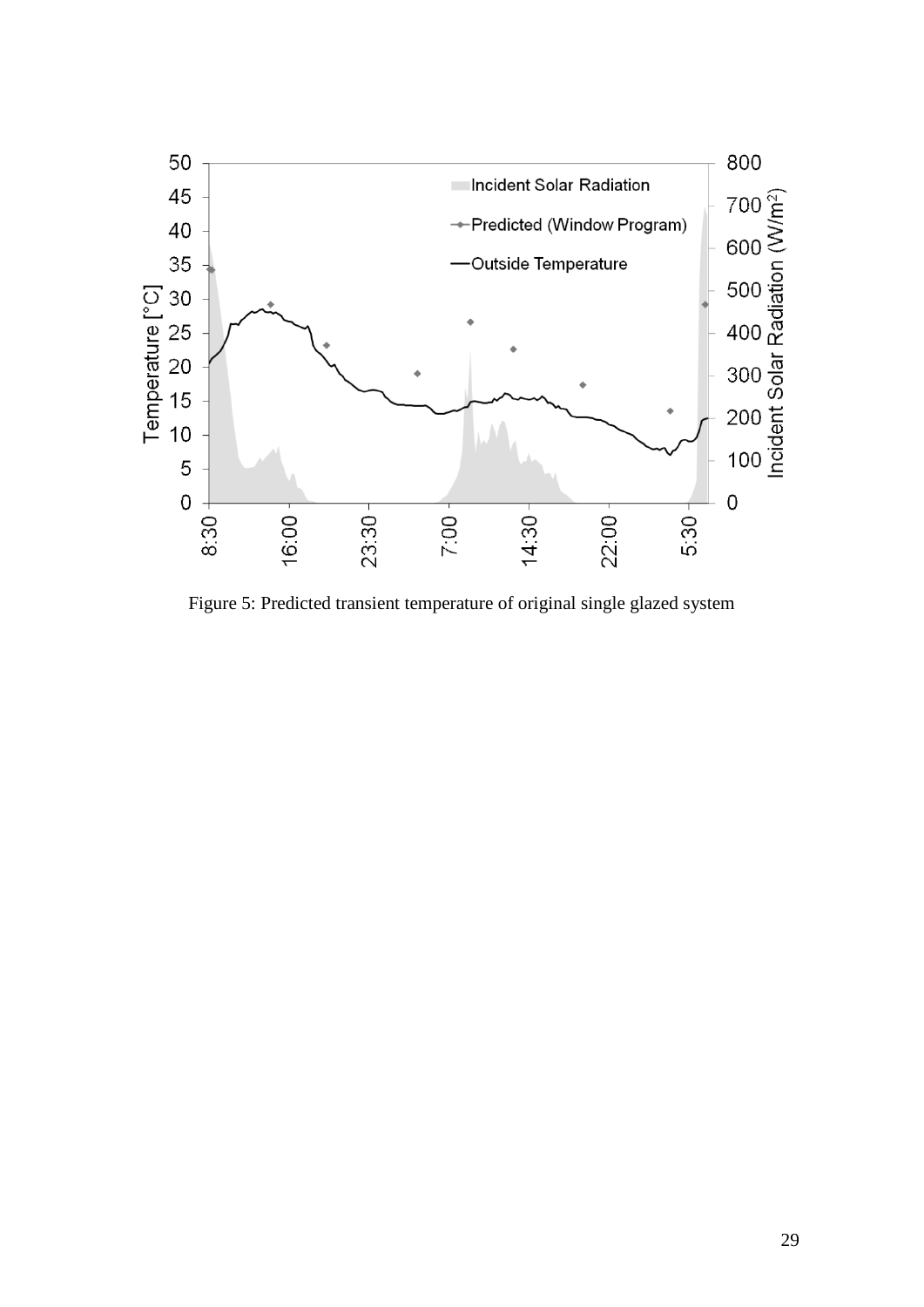

Figure 6 Heat transfer in shaded single glazed system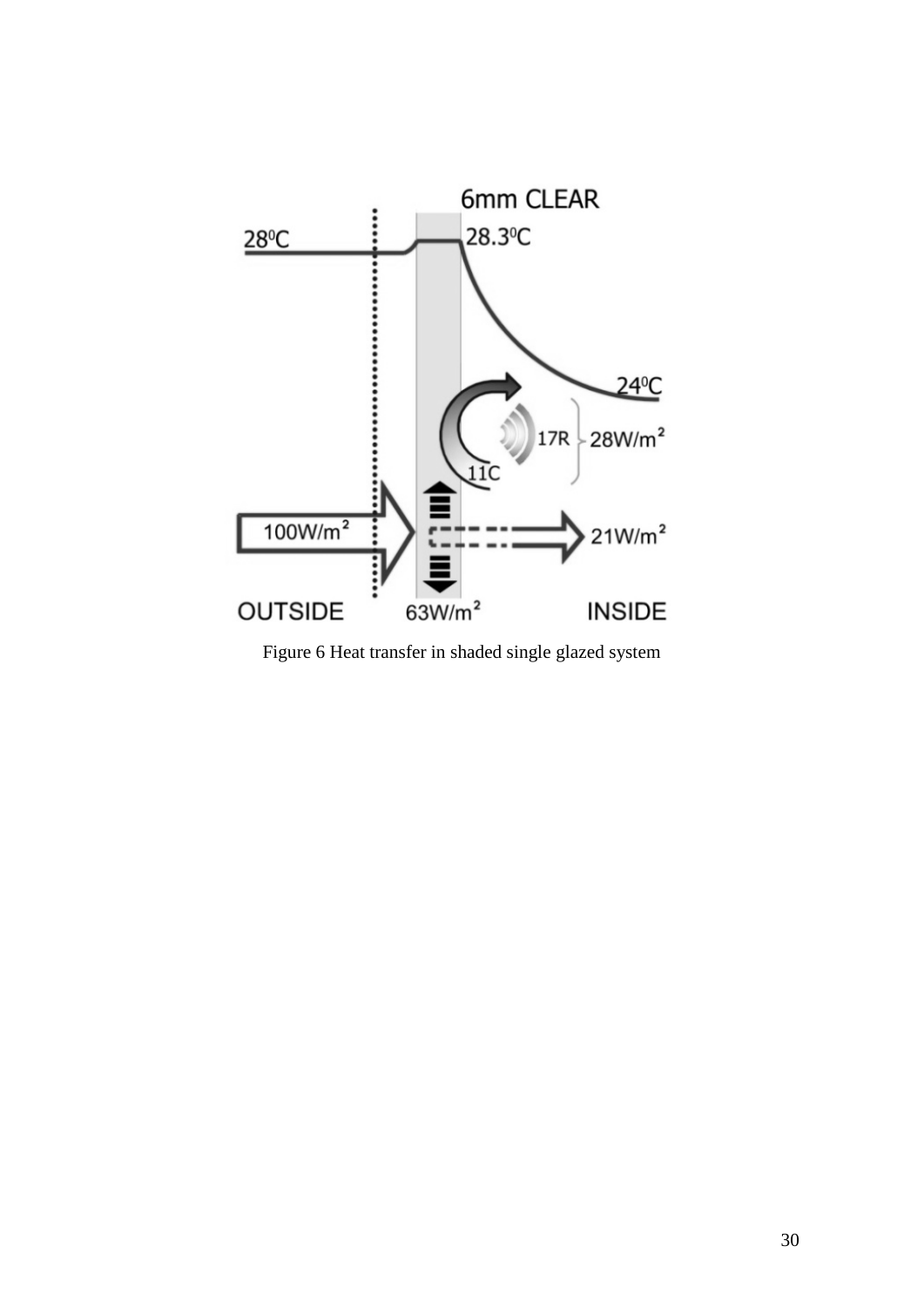

Figure 7: Heat transfer in clear triple glazed system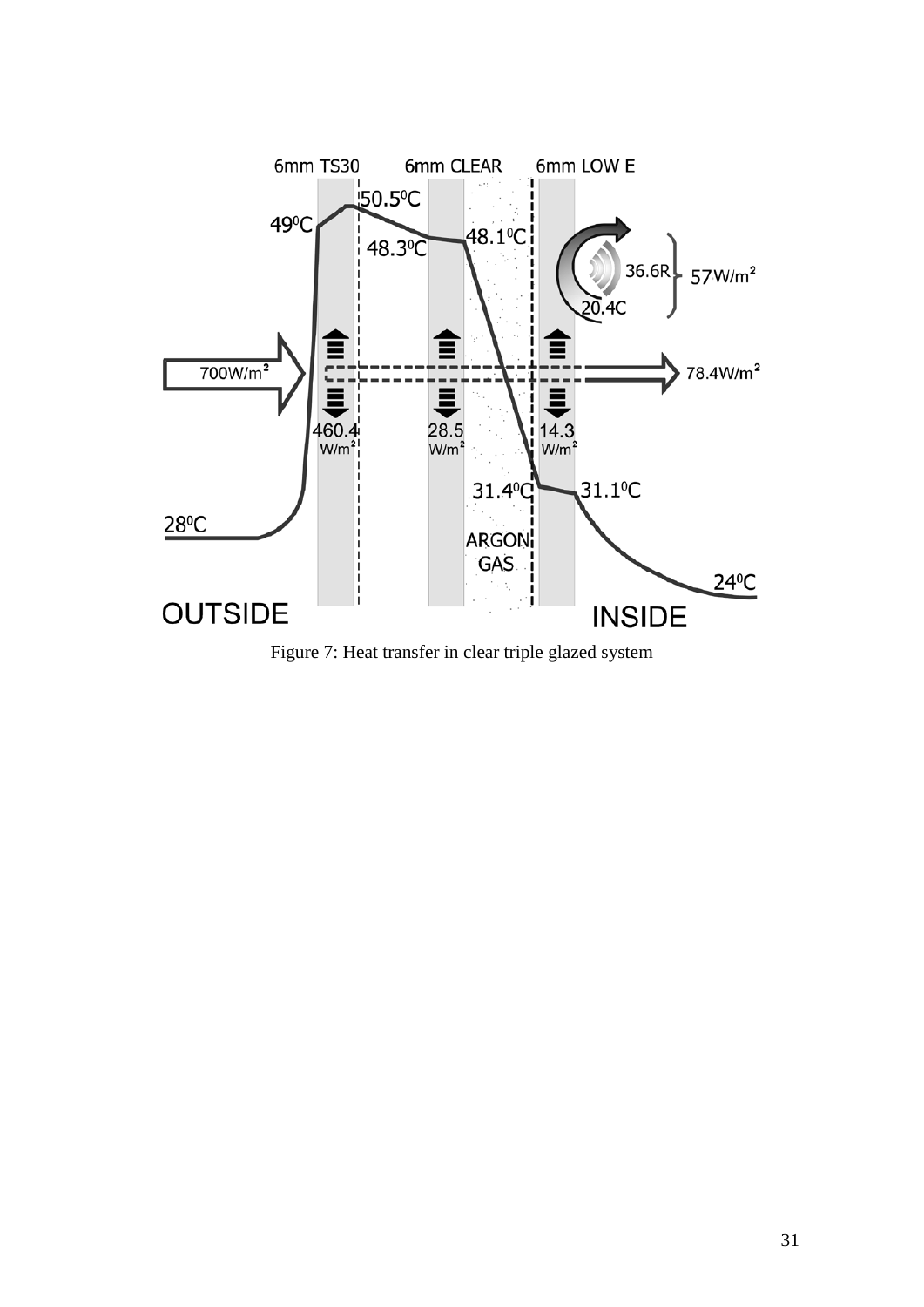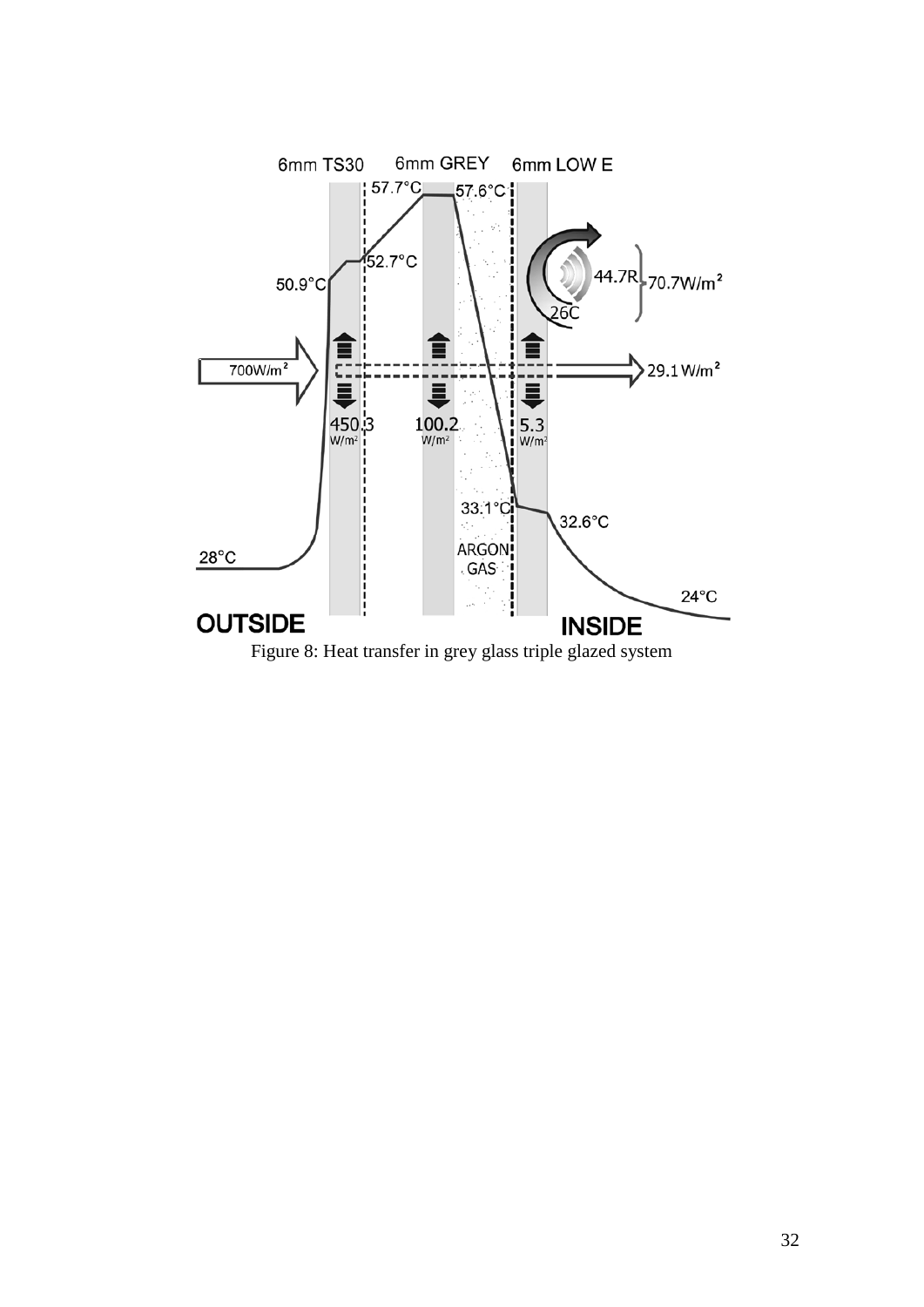

Figure 9: Predicted v Measured Glass Temperatures Inside Surface of Original Glazing System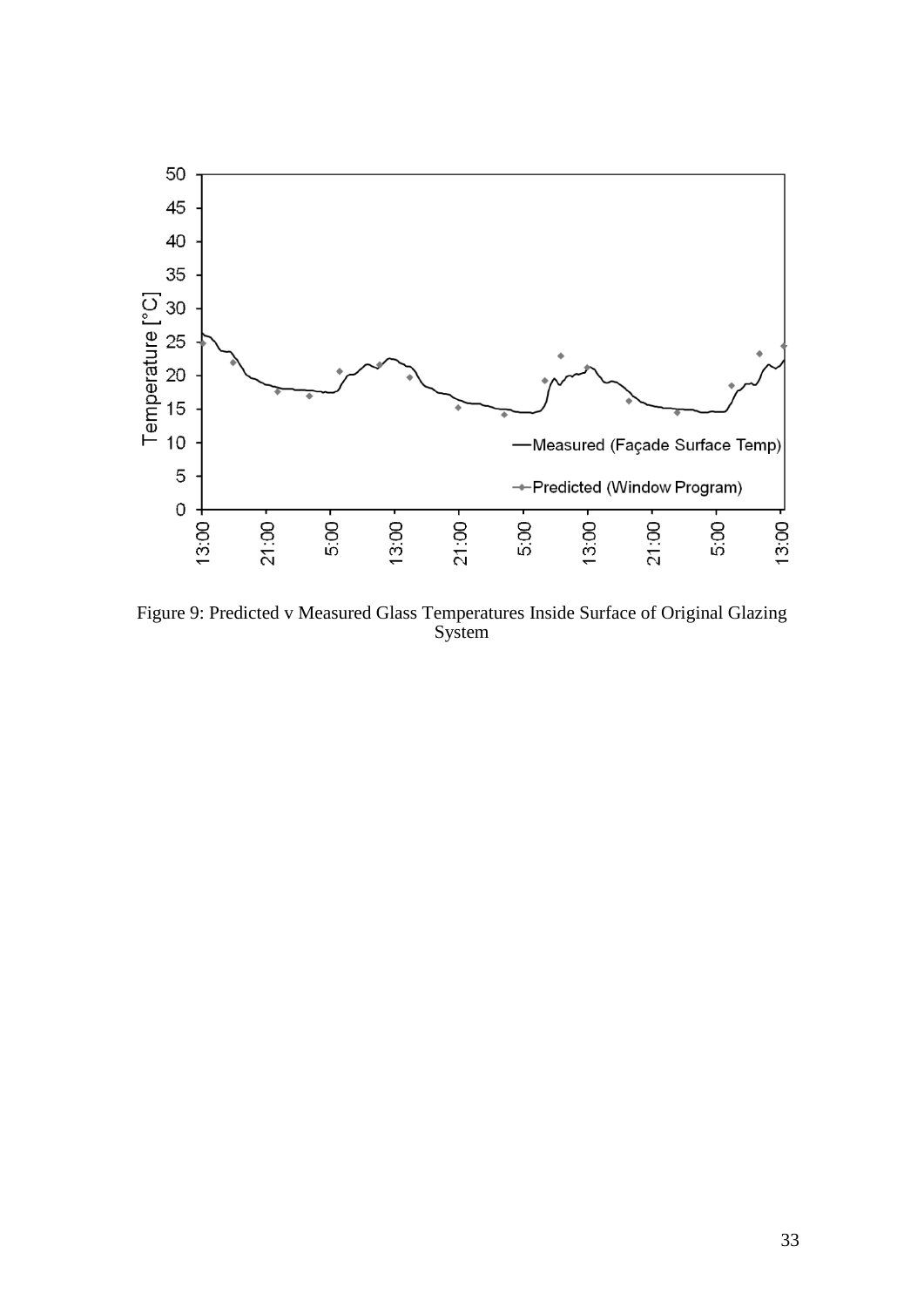

Figure 10: Predicted v Measured Glass Temperatures Inside Surface of Clear Triple Glazing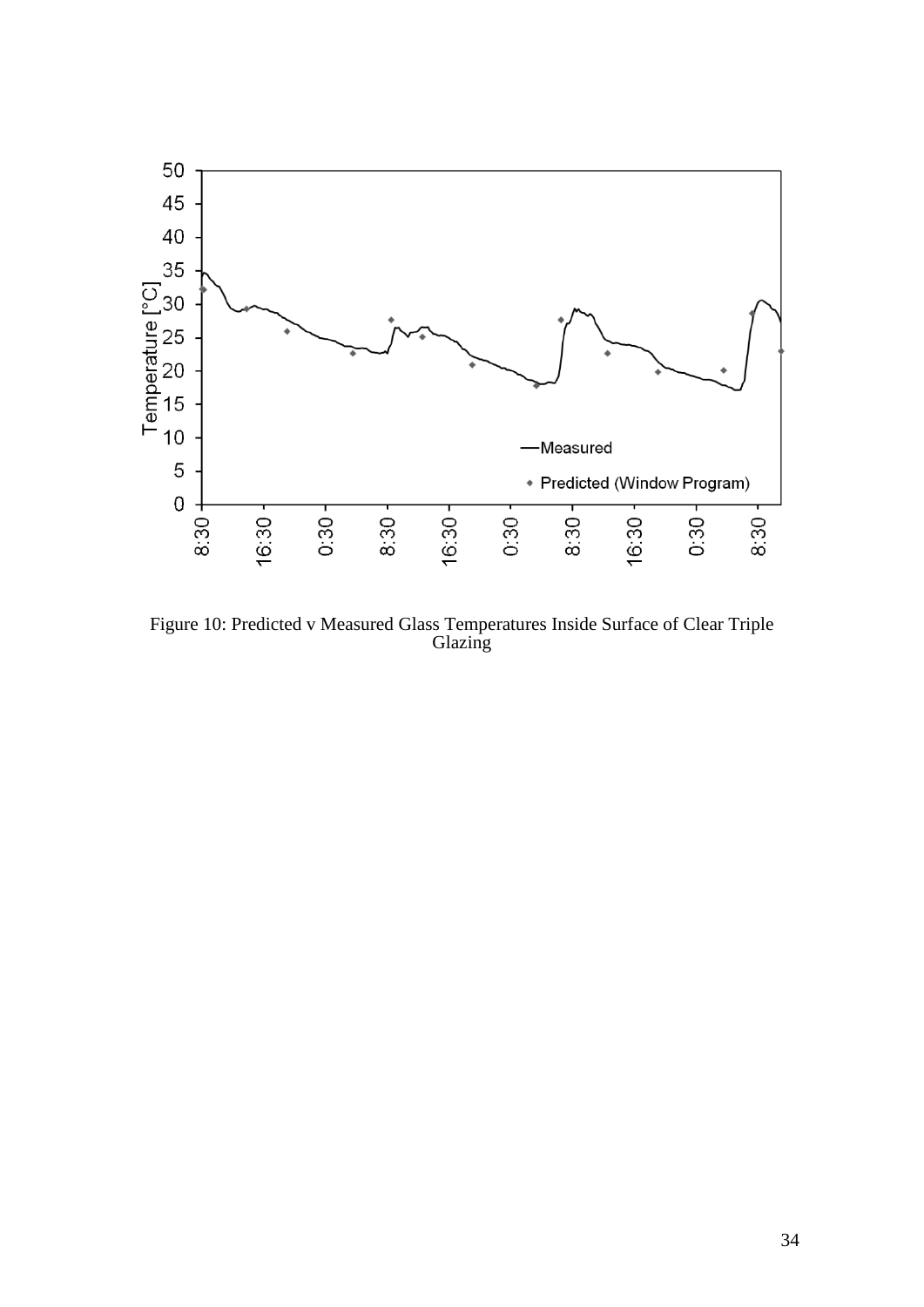

Figure 11: Predicted Percentage Dissatisfied (original glazing)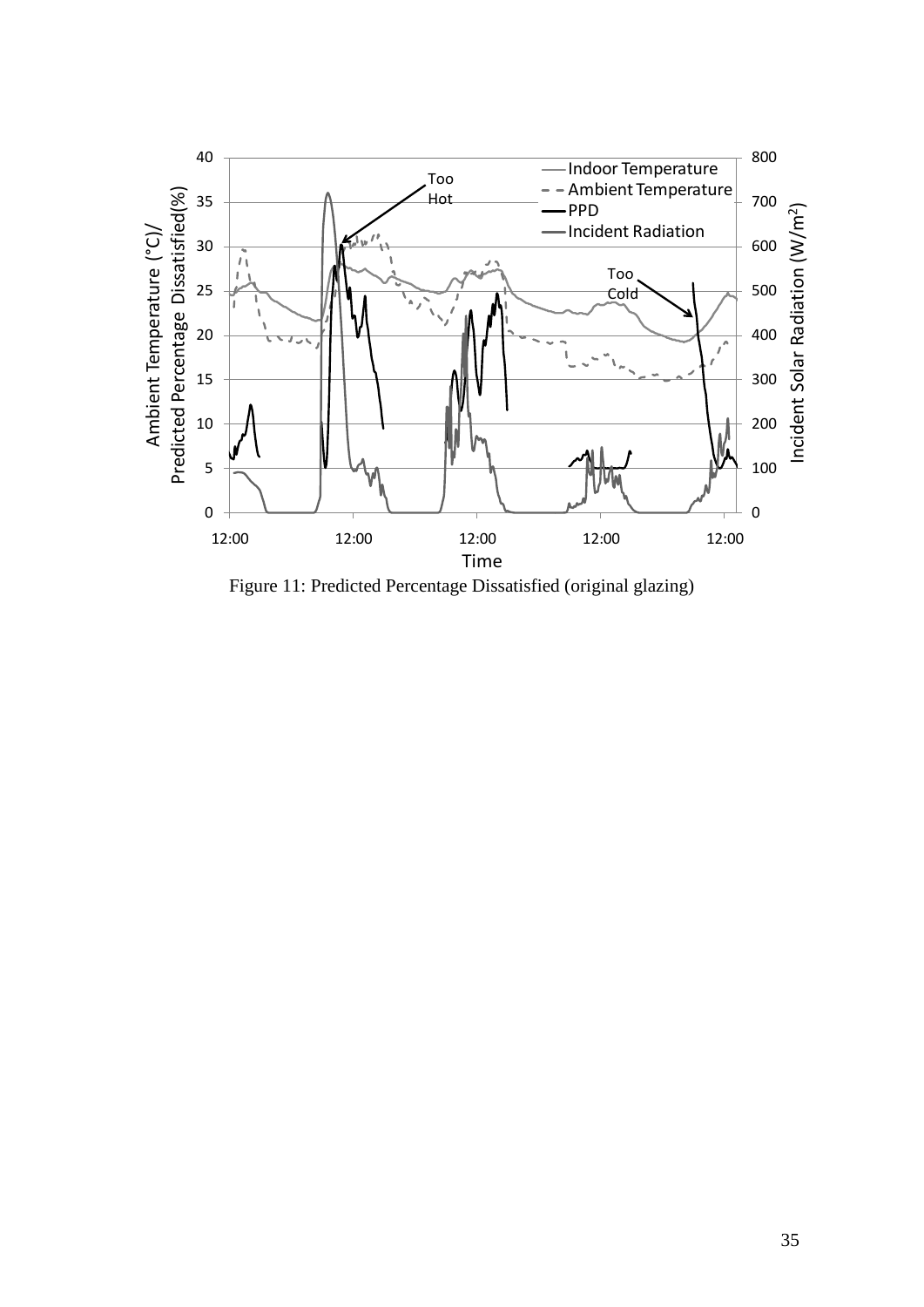

Figure 12: Predicted Mean Vote (shaded glazing)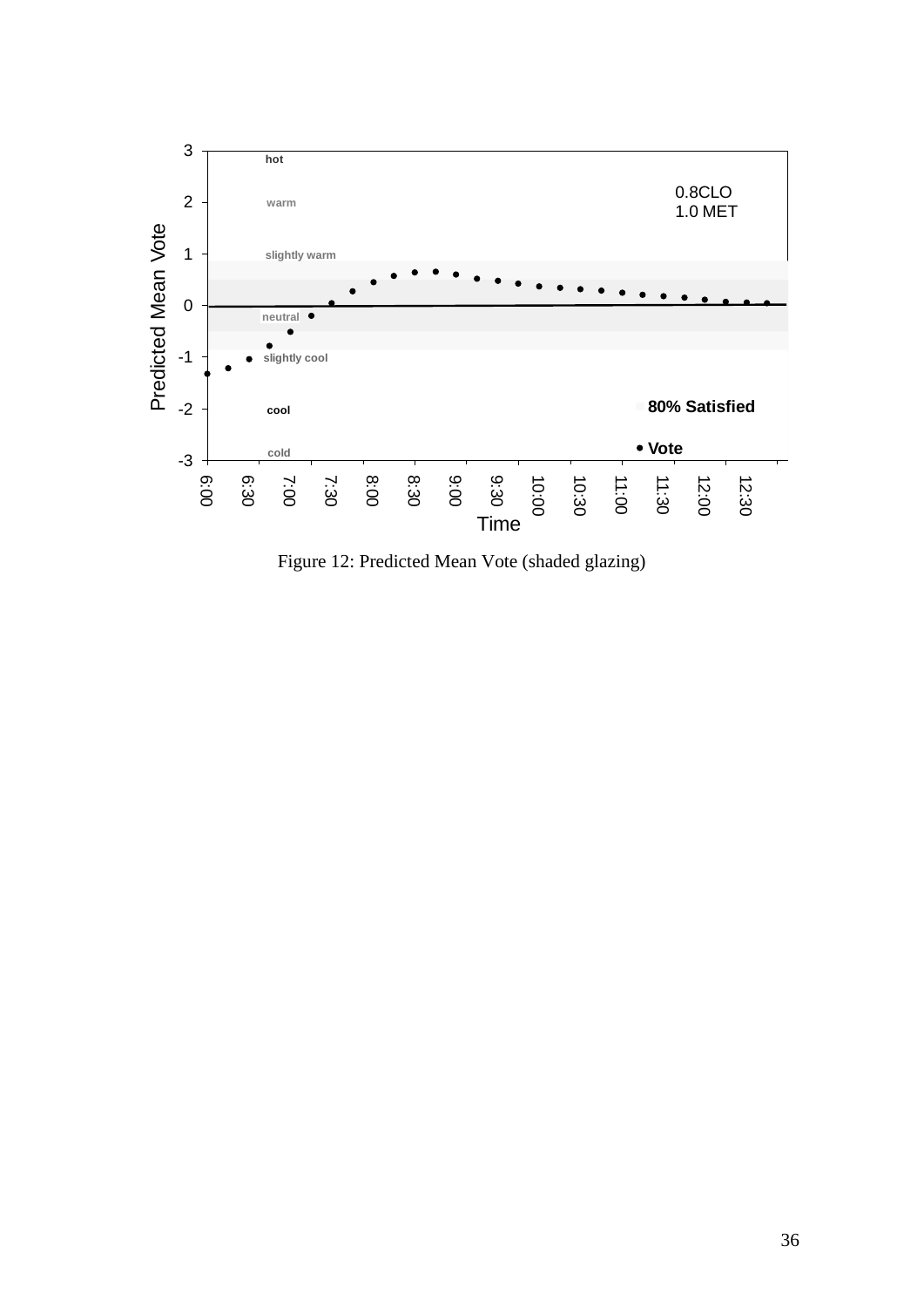

Figure 13: Predicted Percentage Dissatisfied (shaded glazing)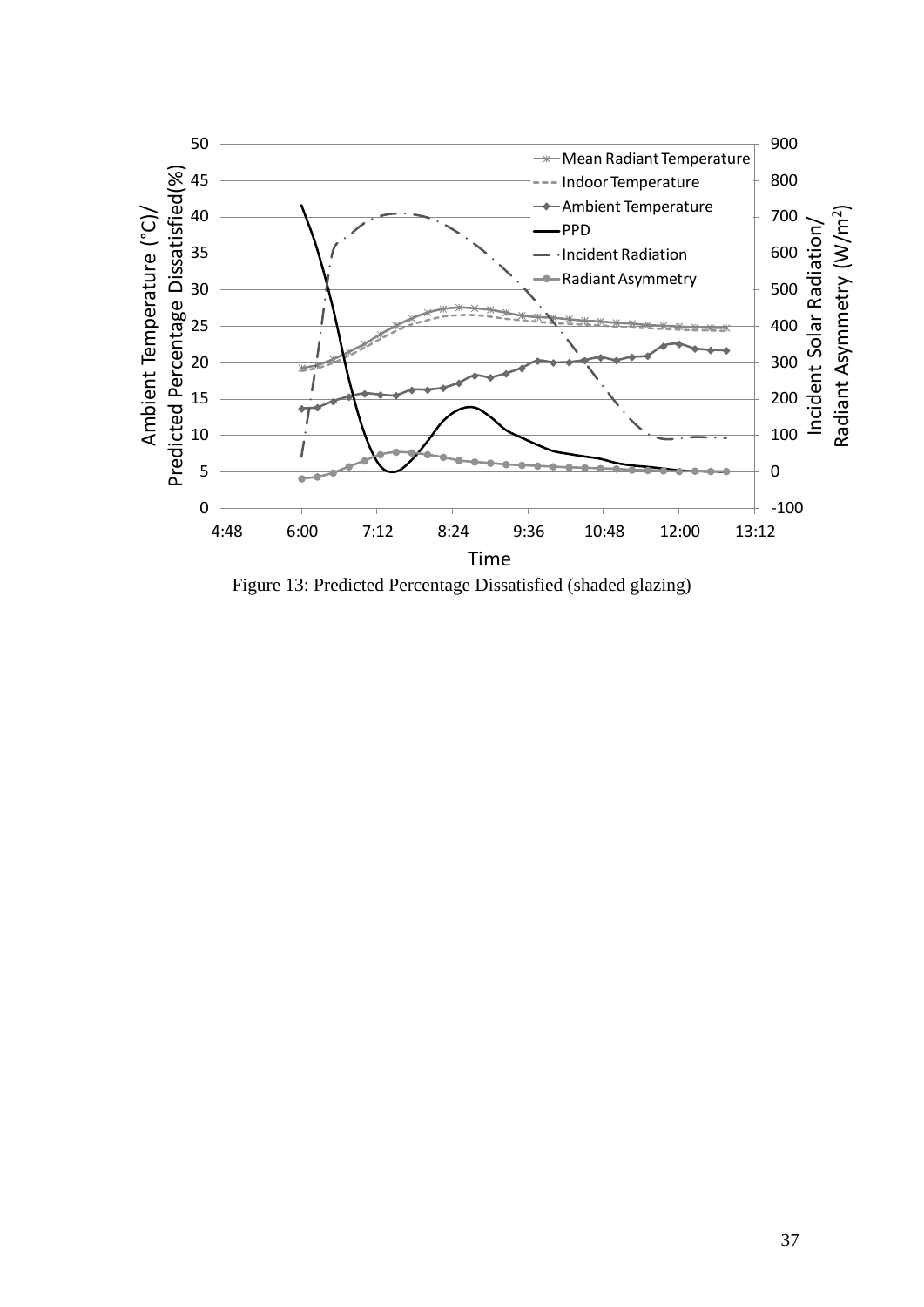

Figure 14: Predicted Mean Vote (clear triple glazing**)**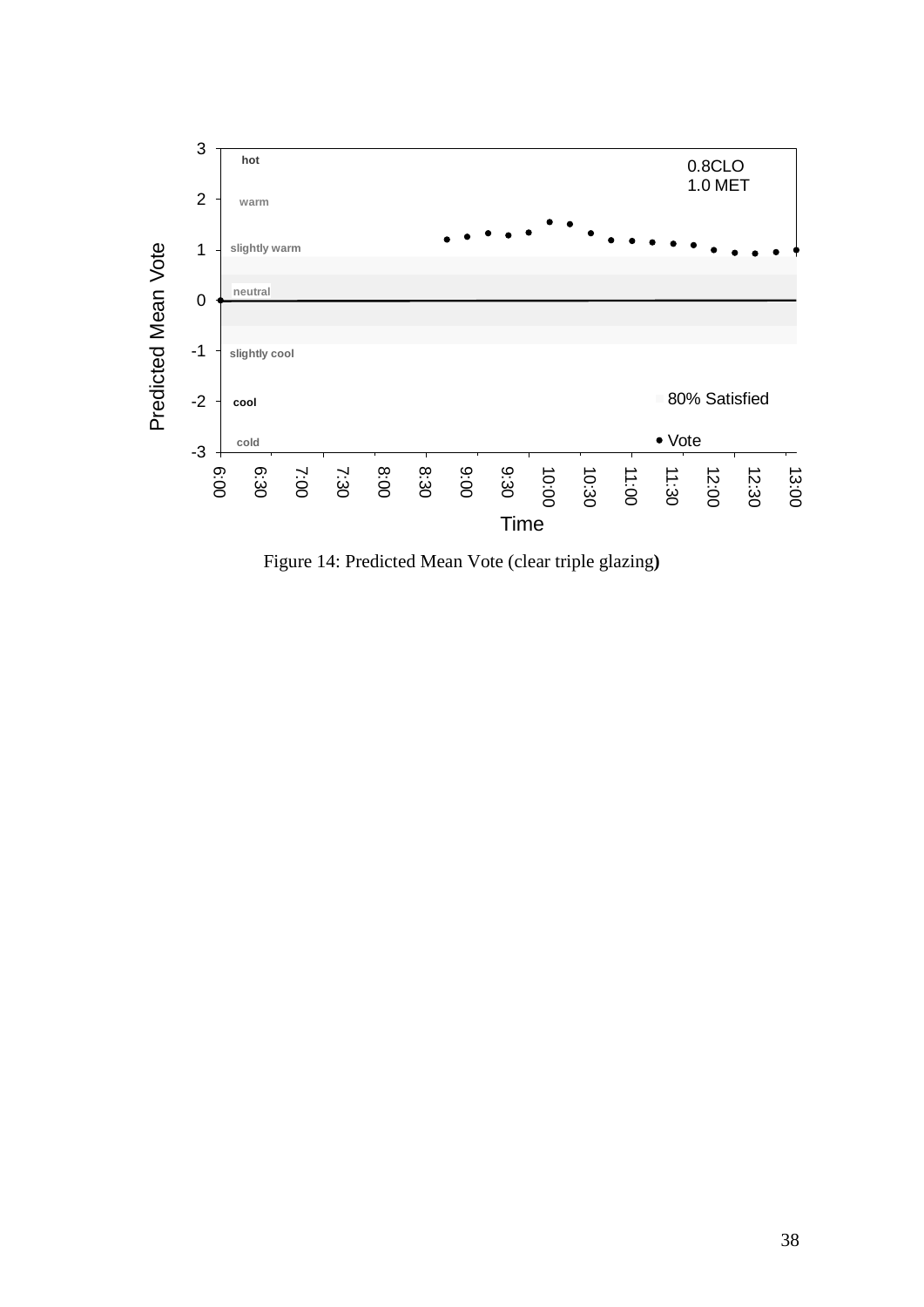

Figure 15: Predicted Percentage Dissatisfied (clear triple glazing)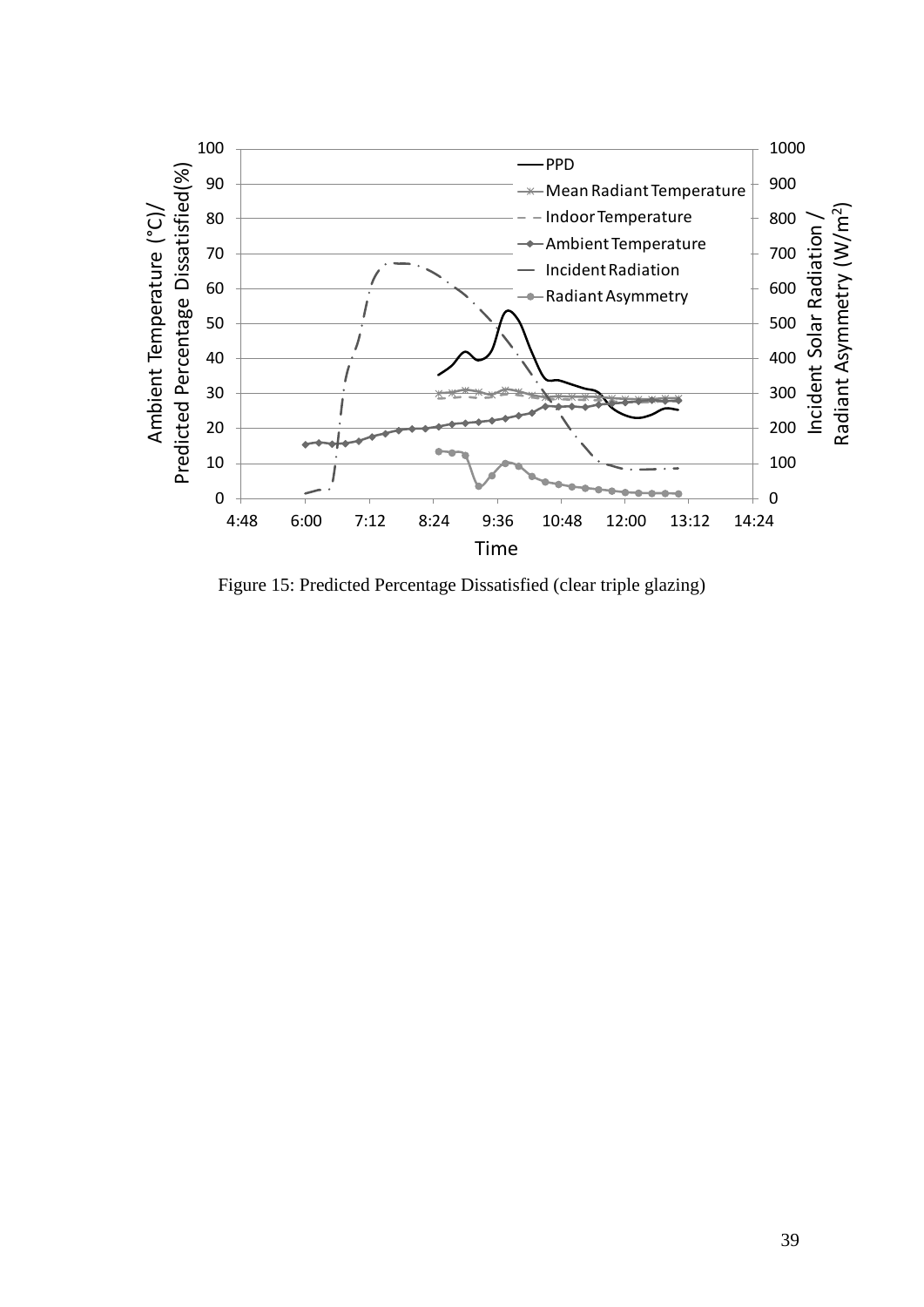

Figure 16: Predicted Mean Vote (grey triple glazing)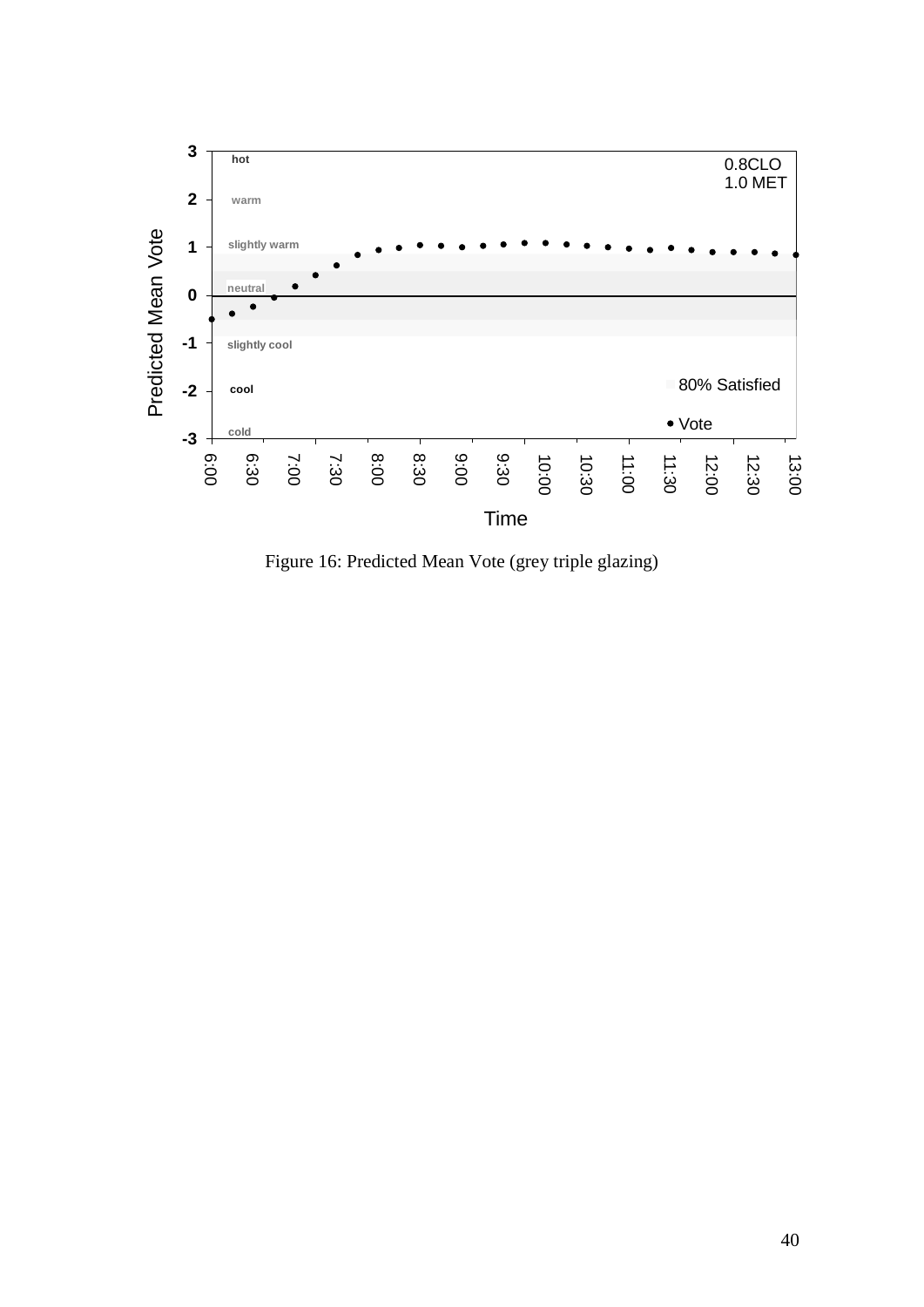

Figure 17: Predicted Percentage Dissatisfied (grey triple glazing)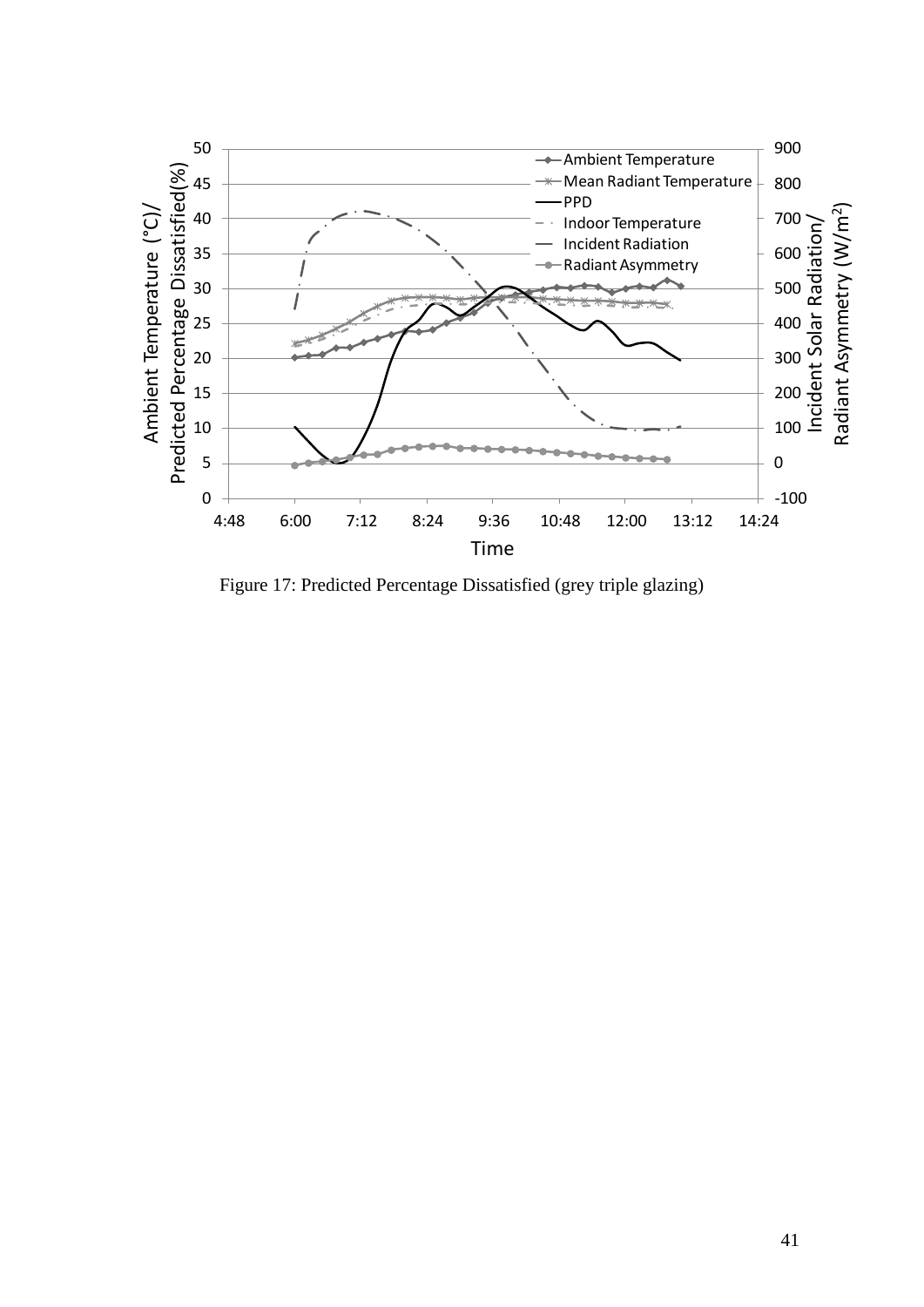| <b>Glazing System</b>         | <b>Visible</b> |      | Solar |    | <b>Longwave Reflectance</b> |        |
|-------------------------------|----------------|------|-------|----|-----------------------------|--------|
| Original Heat                 | $\tau$ %       | $\%$ | $\%$  | %  | Out %                       | In $%$ |
| <b>Absorbing Tinted Glass</b> | 29             |      |       | 16 |                             |        |

Table 1: Optical properties of single glazed system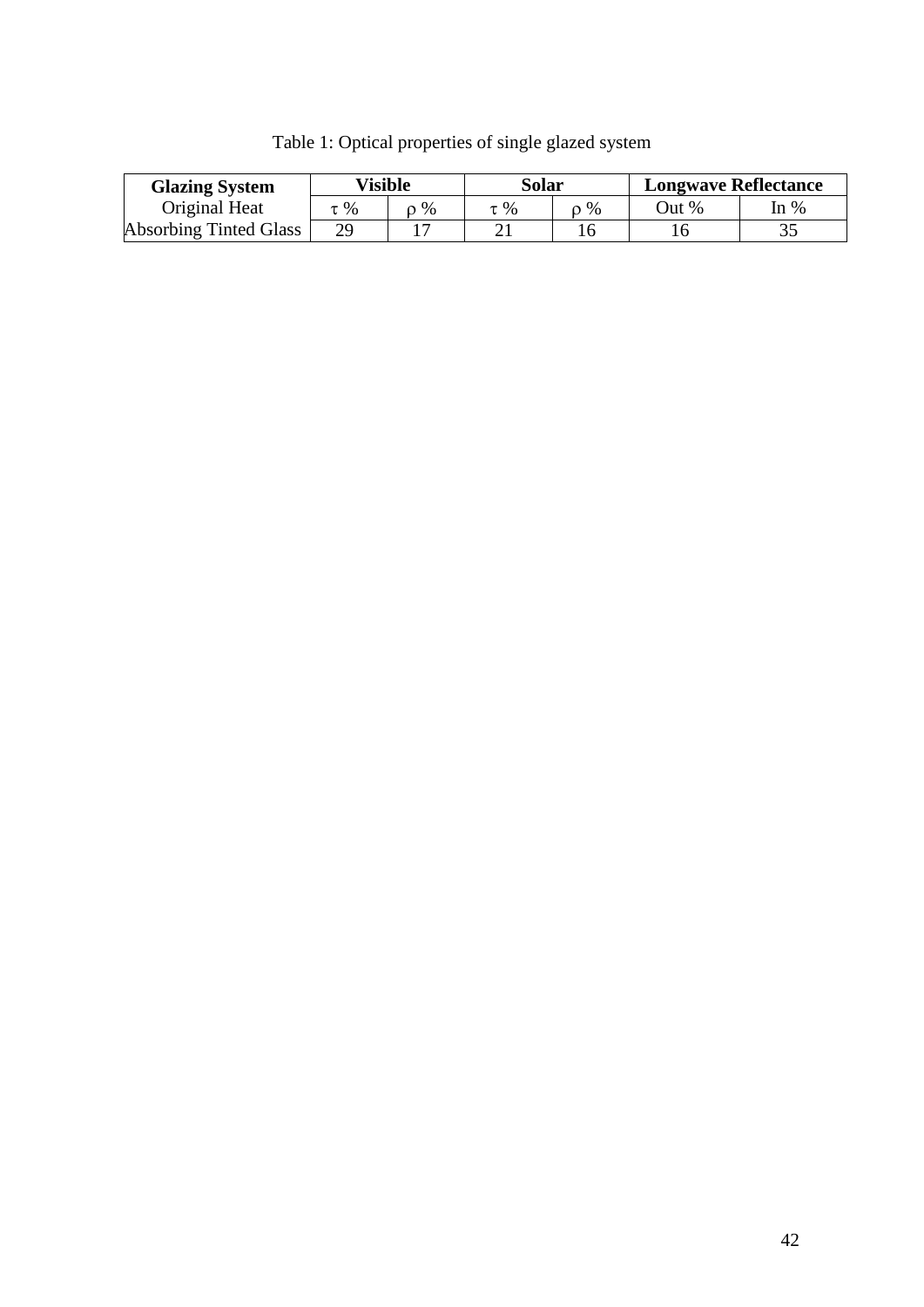| <b>Glazing System</b><br>Grey Triple | Visible  |          | <b>Solar</b> |          | Longwave<br><b>Reflectance</b> |        |
|--------------------------------------|----------|----------|--------------|----------|--------------------------------|--------|
| Glazed                               | $\tau$ % | $\rho\%$ | $\tau$ %     | $\rho\%$ | Out %                          | In $%$ |
| <b>Tinted Glass:</b>                 | 29       | 17       | 21           | 16       | I 6                            | 35     |
| Grey Glass:                          | 32       |          | 29           |          | 16                             |        |
| Low-E Glass:                         | 82       | l ()     | 66           | 22/10    | 84                             |        |

Table 2: Optical properties of clear glass triple glazed system